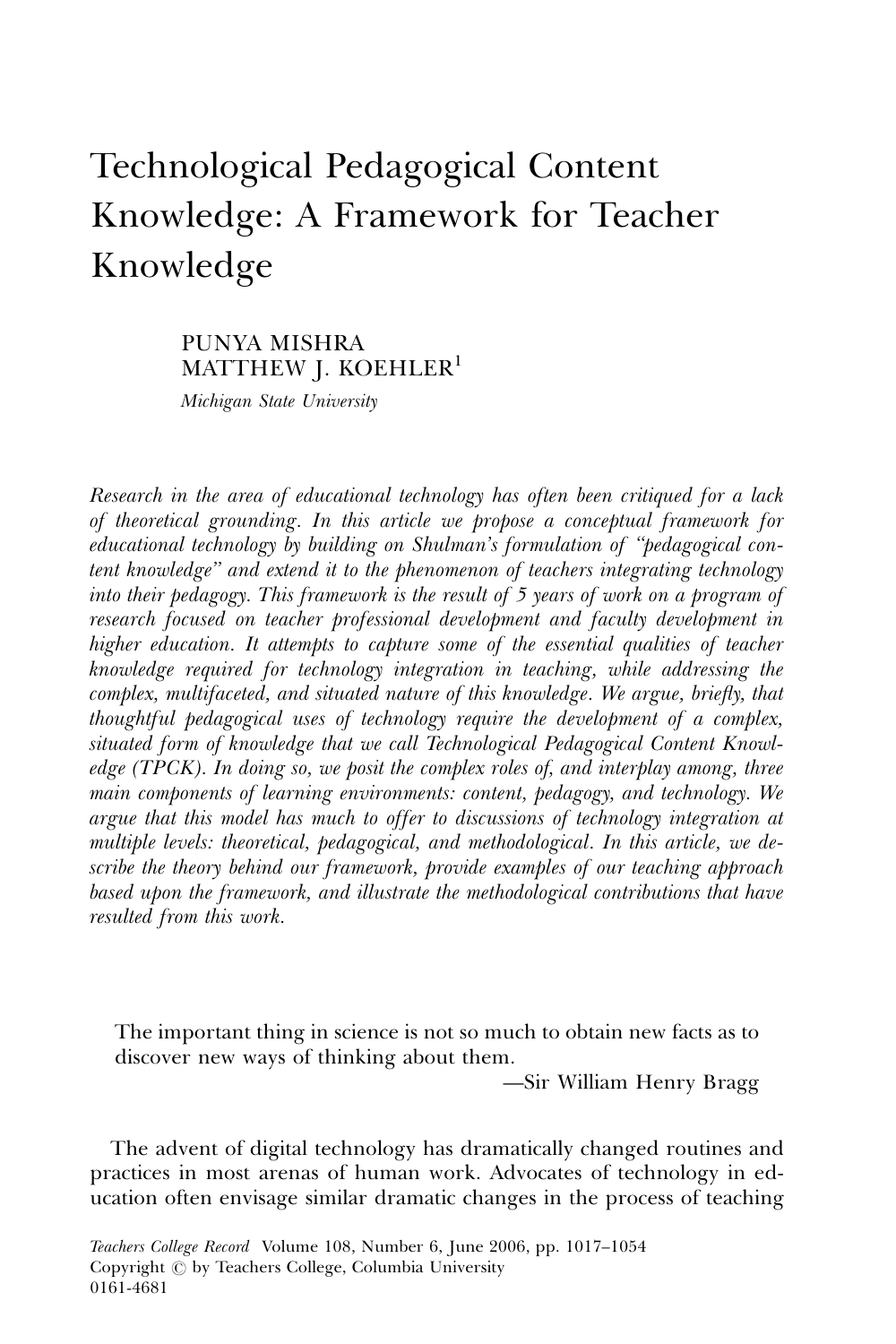and learning. It has become clear, however, that in education the reality has lagged far behind the vision. Why?

Part of the problem, we argue, has been a tendency to only look at the technology and not how it is used. Merely introducing technology to the educational process is not enough. The question of what teachers need to know in order to appropriately incorporate technology into their teaching has received a great deal of attention recently (International Society for Technology in Education, 2000; National Council for Accreditation of Teacher Education, 1997; U.S. Congress Office of Technology Assessment, 1995; U.S. Department of Education, 2000; Zhao, 2003). It has become clear, however, that our primary focus should be on studying how the technology is used (Carr, Jonassen, Litzinger, & Marra, 1998; Mishra & Koehler, 2003).

Some of this oversight can be attributed to the lack of theoretical grounding for developing or understanding this process of integration (American Association for the Advancement of Science, 1999, 2001; Issroff & Scanlon, 2002; Selfe, 1990). Most educational technology research consists of case studies, examples of best practices, or implementations of new pedagogical tools. Of course, good case studies, detailed examples of best practices, and the design of new tools for learning are important for building understanding. But they are just the first steps toward the development of unified theoretical and conceptual frameworks that would allow us to develop and identify themes and constructs that would apply across diverse cases and examples of practice. As Selfe argued,

[An] atheoretical perspective ... not only constrains our current educational uses of computers, but also seriously limits our vision of what might be accomplished with computer technology in a broader social, cultural, or educational context. Until we examine the impact of computer technology . . . from a theoretical perspective, we will continue, myopically and unsystematically, to define the isolated pieces of the puzzle in our separate classrooms and discrete research studies. Until we share some theoretical vision of this topic, we will never glimpse the larger picture that could give our everyday classroom efforts direction and meaning. (p. 119)

Developing theory for educational technology is difficult because it requires a detailed understanding of complex relationships that are contextually bound. Moreover, it is difficult to study cause and effect when teachers, classrooms, politics, and curriculum goals vary from case to case. One approach, called design experiments, honors this complexity and has recently gained prominence in educational research (Brown, 1992; Cobb, Confrey, diSessa, Lehrer, & Schauble, 2003; Design-Based Research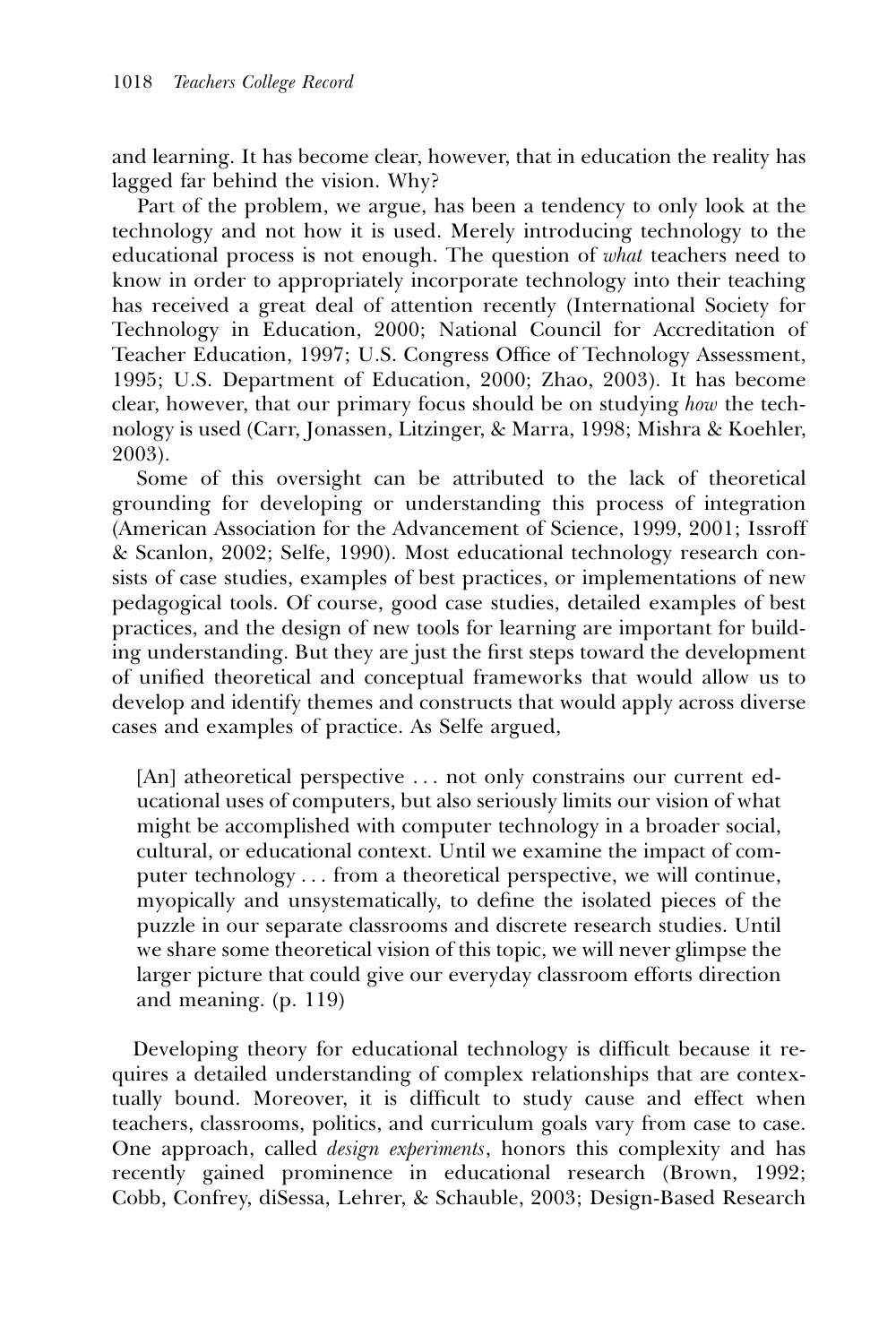Collective, 2003). Design experiments, as a research methodology, emphasize the detailed implementation and study of interventions with evolving pedagogical goals in rich authentic settings. It acknowledges the complexities of classroom teaching and enlightens both practitioners and researchers by leading to the development of theoretical ideas grounded in contexts of practice; design experiments narrow the gap between research and practice, between theory and application.

Over the past 5 years, we have been involved in conducting a design experiment aimed at helping us understand teachers' development toward rich uses of technology while simultaneously helping teachers—both K–12 teachers and university faculty—develop their teaching with technology. This work has informed theory and practice and has been represented through a range of publications. Our work has been aimed at theoreticians and researchers, as well as practitioners and educators. We have published this work in the name of theory (Ferdig, Mishra, & Zhao, 2004; Mishra, Koehler, & Zhao, in press; Mishra, Zhao, & Tan, 1999), empirical research (Koehler & Mishra, 2005; Koehler, Mishra, Hershey, & Peruski, 2004; Koehler, Mishra, & Yahya, in press; Koehler, Mishra, Yahya, & Yadav, 2004; Vyas & Mishra, 2002) and practical applications (Koehler & Mishra, 2002; Mishra, 2005; Mishra, Hershey, & Cavanaugh, in press; Wong, Mishra, Koehler, & Siebenthal, in press).

In this article we step back from the individually published pieces to offer a bird's-eye view of the conceptual framework that has emerged from this body of work. This is precisely one of the main goals of conducting design experiments: to not only use theory to provide a rationale for the intervention or to interpret findings but also to help ''develop a class of theories about both the process of learning and the means that are designed to support learning'' (Cobb et al., 2003). Having a framework goes beyond merely identifying problems with current approaches; it offers new ways of looking at and perceiving phenomena and offers information on which to base sound, pragmatic decision making.

In this particular context, the implications of developing a framework go beyond a coherent way of thinking about technology integration. We argue that a conceptually based theoretical framework about the relationship between technology and teaching can transform the conceptualization and the practice of teacher education, teacher training, and teachers' professional development. It can also have a significant impact on the kinds of research questions that we explore.

In the sections that follow, we will address these related issues in the following order: (1) We introduce the technological pedagogical content knowledge (TPCK) framework for thinking about teacher knowledge and how it informs the debate on what teachers need to know (and how they might develop it); (2) we show how our pedagogical approach to teachers'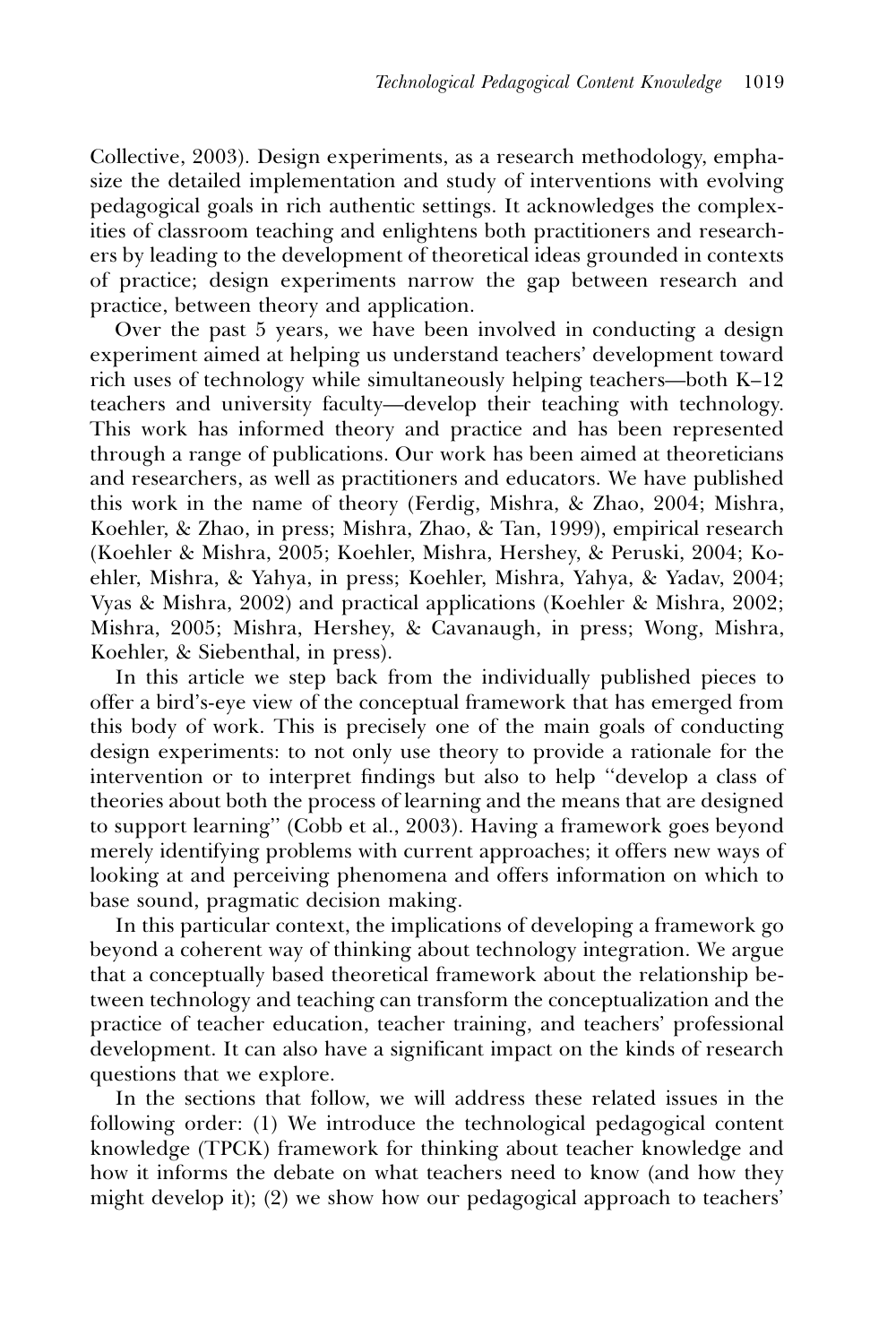professional development, learning technology by design, leads to the development of TPCK; and (3) we discuss, and provide examples of, how this framework has guided our research and analysis of the effectiveness of our pedagogical approach. An additional goal of this article is to offer an example of a research program that brings together the pragmatic and the theoretical, the practical and the abstract. We hope to show that the power of this multifaceted program lies in the combining of these different approaches and in its ability to speak to researchers and practitioners alike.<sup>2</sup>

# A FRAMEWORK FOR TEACHER KNOWLEDGE FOR TECHNOLOGY INTEGRATION

The basis of our framework is the understanding that teaching is a highly complex activity that draws on many kinds of knowledge. Teaching is a complex cognitive skill occurring in an ill-structured, dynamic environment (Leinhardt & Greeno, 1986; Spiro, Coulson, Feltovich, & Anderson, 1988; Spiro, Feltovich, Jacobson, & Coulson, 1991). Like expertise in other complex domains, including medical diagnosis (Lesgold, Feltovich, Glaser, & Wang, 1981; Pople, 1982), chess (Chase & Simon, 1973; Wilkins, 1980), and writing (Hayes & Flower, 1980; Hillocks, 1986), expertise in teaching is dependent on flexible access to highly organized systems of knowledge (Glaser, 1984; Putnam & Borko, 2000; Shulman, 1986, 1987). There are clearly many knowledge systems that are fundamental to teaching, including knowledge of student thinking and learning, and knowledge of subject matter.

Historically, knowledge bases of teacher education have focused on the content knowledge of the teacher (Shulman, 1986; Veal & MaKinster, 1999). More recently, teacher education has shifted its focus primarily to pedagogy, emphasizing general pedagogical classroom practices independent of subject matter and often at the expense of content knowledge (Ball & McDiarmid, 1990). We can represent this bifurcated way of looking at teacher knowledge as two circles independent of each other (Figure 1). For



Figure 1. The Two Circles Representing Pedagogical and Content Knowledge.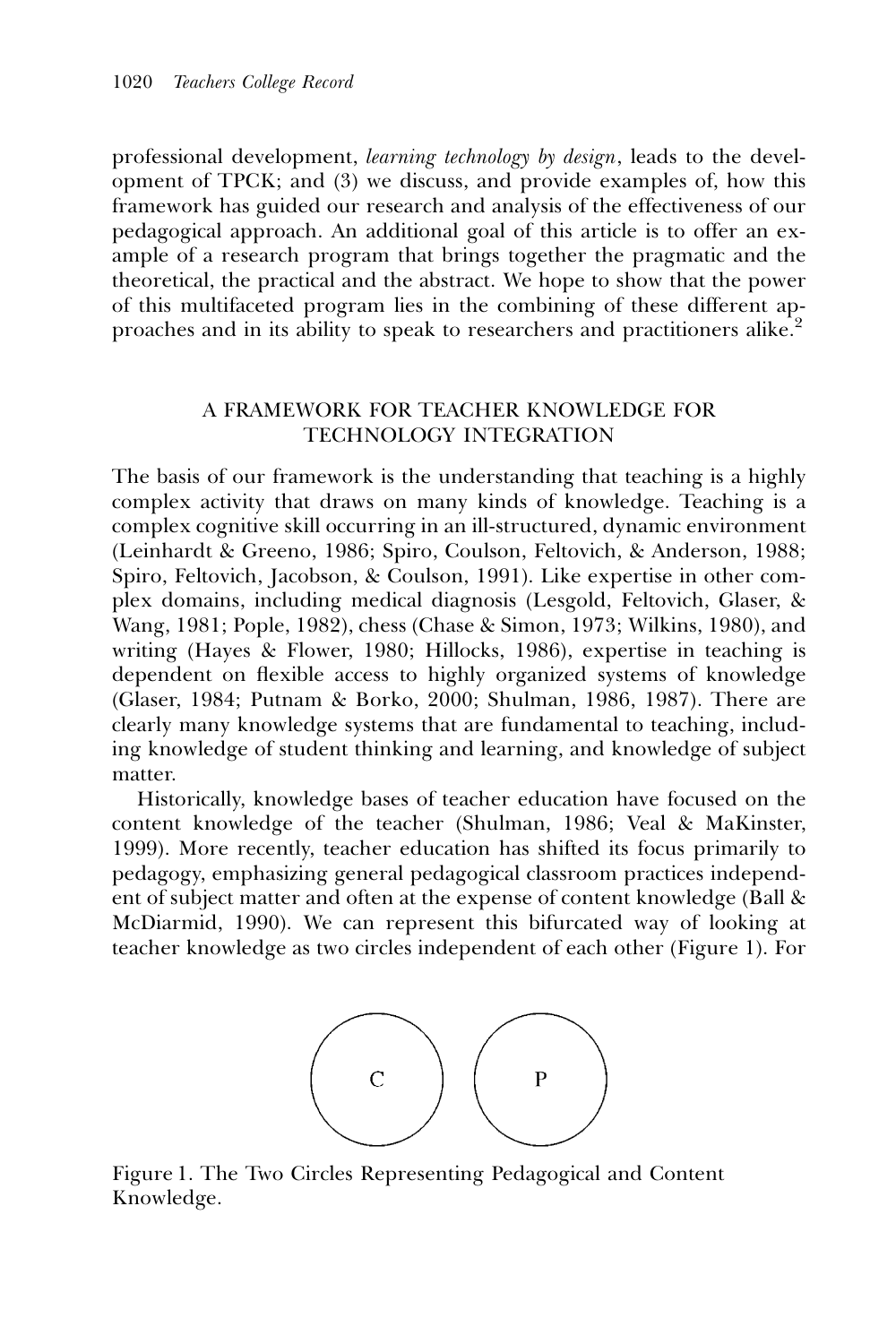instance, different approaches toward teacher education have emphasized one or the other domain of knowledge, focusing on knowledge of content (C) or knowledge of pedagogy (P). Shulman (1986) advanced thinking about teacher knowledge by introducing the idea of pedagogical content knowledge (PCK). He claimed that the emphases on teachers' subject knowledge and pedagogy were being treated as mutually exclusive domains in research concerned with these domains (Shulman, 1987). The practical consequence of such exclusion was production of teacher education programs in which a focus on either subject matter or pedagogy dominated. To address this dichotomy, he proposed considering the necessary relationship between the two by introducing the notion of PCK.

PCK exists at the intersection of content and pedagogy. Thus, it goes beyond a simple consideration of content and pedagogy in isolation from one another. PCK represents the blending of content and pedagogy into an understanding of how particular aspects of subject matter are organized, adapted, and represented for instruction. Shulman (1986) argued that having knowledge of subject matter and general pedagogical strategies, though necessary, was not sufficient for capturing the knowledge of good teachers. To characterize the complex ways in which teachers think about how particular content should be taught, he argued for ''pedagogical content knowledge'' as the content knowledge that deals with the teaching process, including ''the ways of representing and formulating the subject that make it comprehensible to others'' (p. 9). For teachers to be successful, they would have to confront both issues (content and pedagogy) simultaneously by embodying ''the aspects of content most germane to its teachability'' (p. 9). At the heart of PCK is the manner in which subject matter is transformed for teaching. This occurs when the teacher interprets the subject matter and finds different ways to represent it and make it accessible to learners.

The notion of PCK has been extended and critiqued by scholars after Shulman (for instance, see Cochran, King, & DeRuiter, 1993; van Driel, Verloop, & De Vos, 1998). In fact, Shulman's (1986) initial description of teacher knowledge included many more categories, such as curriculum knowledge and knowledge of educational contexts. Matters are further complicated by the fact that Shulman has himself proposed multiple lists, in different publications, that lack, in his own words, ''great cross-article consistency'' (p. 8). Our emphasis on PCK is based on Shulman's acknowledgement that

pedagogical content knowledge is of special interest because it identifies the distinctive bodies of knowledge for teaching. It represents the blending of content and pedagogy into an understanding of how particular topics, problems, or issues are organized, represented, and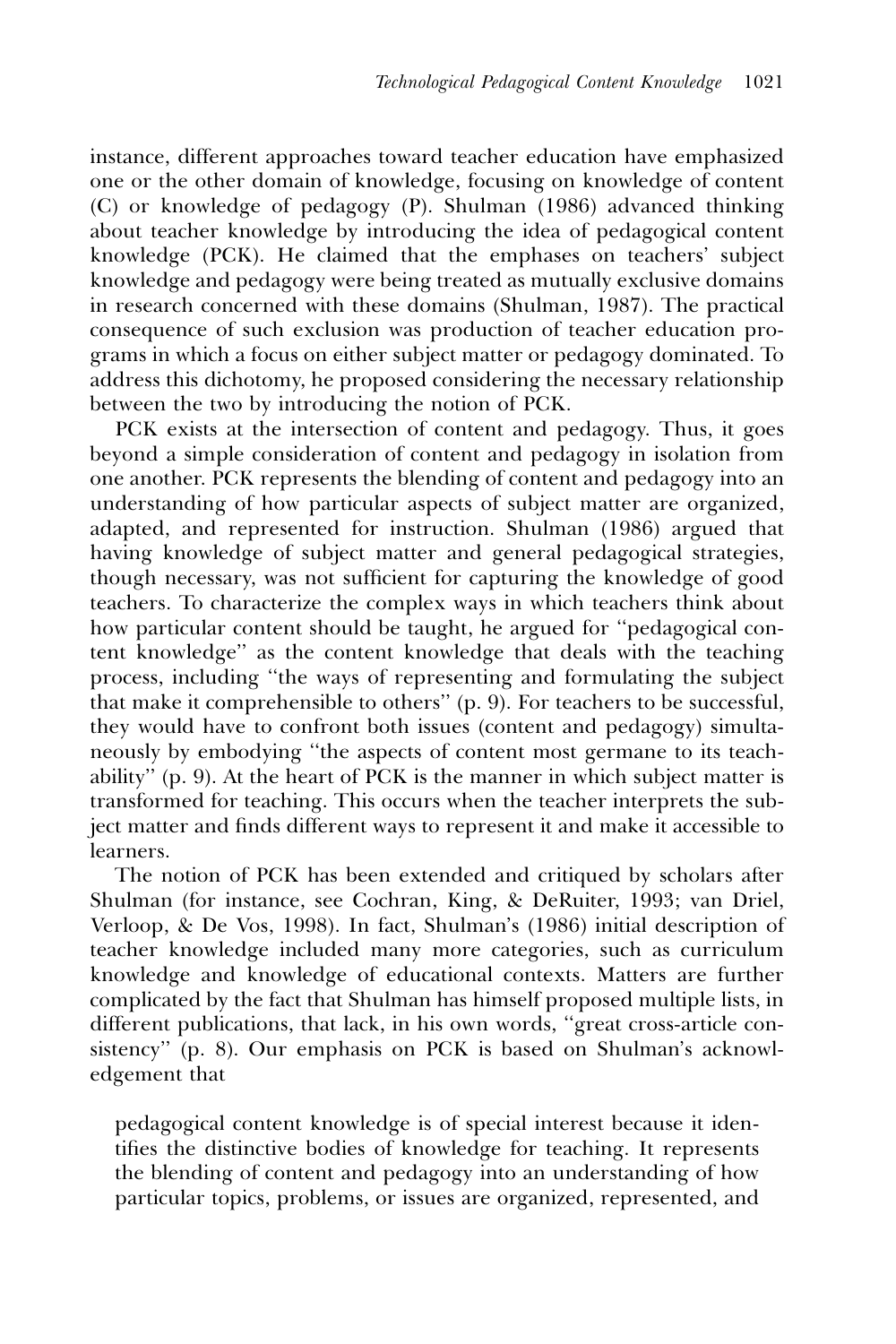adapted to the diverse interests and abilities of learners, and presented for instruction. (p. 8)

Our emphasis on PCK is consistent with the work of many other scholars and recent educational reform documents. Since its introduction in 1987, PCK has become a widely useful and used notion. For instance, in the area of science education, scholars such as Anderson and Mitchner (1994); Hewson and Hewson (1988); Cochran, King, and DeRuiter (1993); and professional organizations such as the National Science Teachers Association (NSTA, 1999) and National Council for the Accreditation of Teacher Education (NCATE, 1997) have all emphasized the value of PCK for teacher preparation and teacher professional development. An analysis of Teacher Educator's Handbook (Murray, 1996) shows Shulman as the fourth most cited author of the close to 1,500 authors in the book's author index, with an overwhelming majority of those references made to this concept of PCK (Segall, 2004). The notion of PCK since its introduction in 1987 has permeated the scholarship that deals with teacher education and the subject matter of education (see, for example, Ball, 1996; Cochran, King, & De-Ruiter, 1993; Grossman, 1990; Ma, 1999; Shulman, 1987; Wilson, Shulman, & Richert, 1987). It is valued as an epistemological concept that usefully blends the traditionally separated knowledge bases of content and pedagogy.

We can represent Shulman's contribution to the scholarship of teacher knowledge diagrammatically by connecting the two circles of Figure 1 so that their intersection represents PCK as the interplay between pedagogy and content (see Figure 2). In Shulman's (1986) words, this intersection contains within it ''the most regularly taught topics in one's subject area, the most useful forms of representation of those ideas, the most powerful analogies, illustrations, examples, explanations, and demonstrations—in a



Figure 2. The Two Circles of Pedagogical Knowledge and Content Knowledge Are Now Joined by Pedagogical Content Knowledge.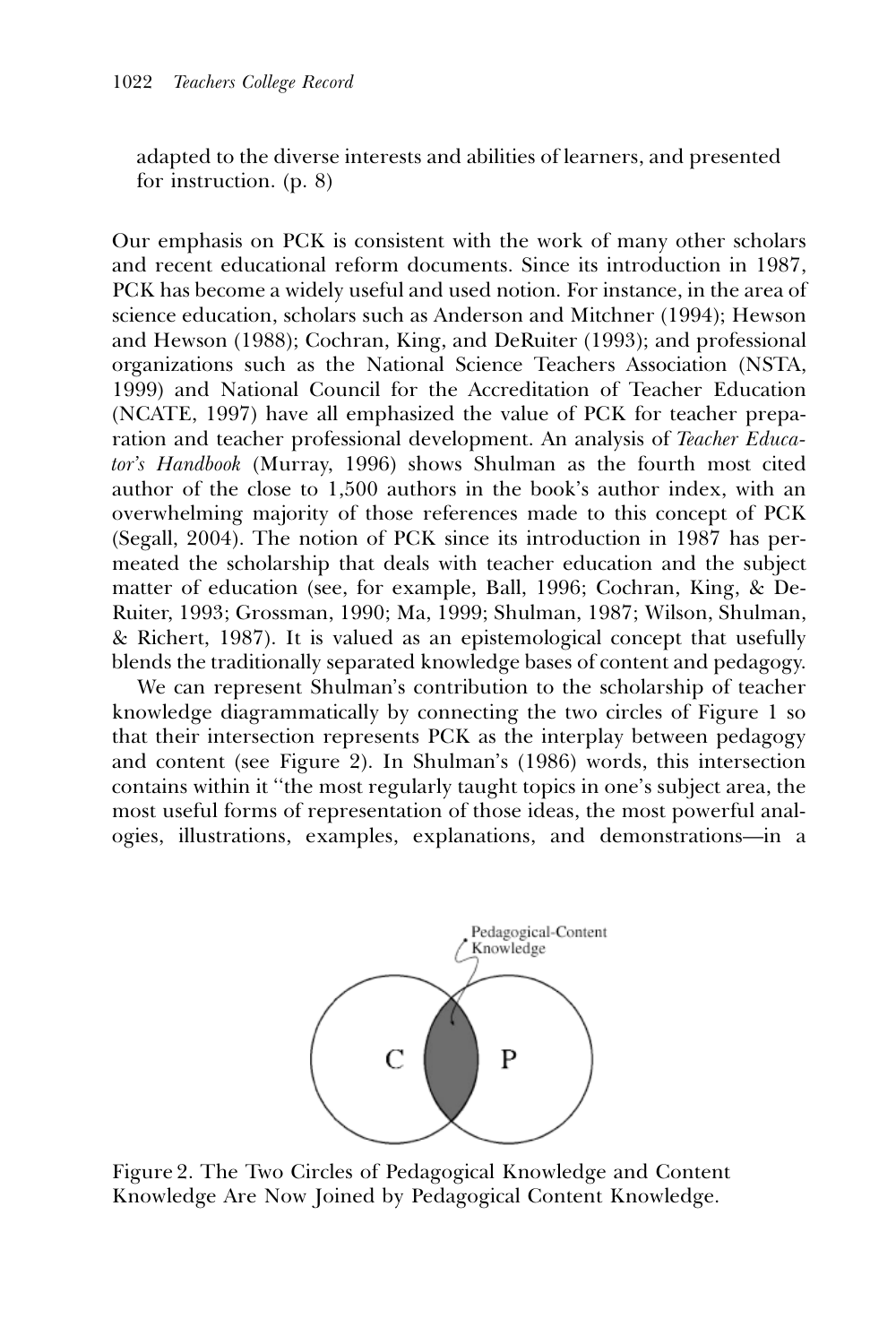word, the ways of representing and formulating the subject that make it comprehensible to others'' (p. 9).

Although Shulman did not discuss technology and its relationship to pedagogy and content, we do not believe that these issues were considered unimportant. When Shulman first made his argument, issues surrounding technologies weren't foregrounded to the extent that they are today. Traditional classrooms use a variety of technologies, from textbooks to overhead projectors, from typewriters in English language classrooms to charts of the periodic table on the walls of laboratories. However, until recently, most technologies used in classrooms had been rendered ''transparent'' (Bruce & Hogan, 1998), or in other words, they had become commonplace and were not even regarded as technologies. In contrast, the more common usage of technology refers to digital computers and computer software, artifacts and mechanisms that are new and not yet a part of the mainstream. Thus, though Shulman's approach still holds true, what has changed since the 1980s is that technologies have come to the forefront of educational discourse primarily because of the availability of a range of new, primarily digital, technologies and requirements for learning how to apply them to teaching. These new technologies incorporate hardware and software such as computers, educational games, and the Internet and the myriad applications supported by it.

These new technologies have changed the nature of the classroom or have the potential to do so. Consider the aspects or examples that Shulman provided as being important to PCK, such as ''the most powerful analogies, illustrations, examples, explanations and demonstrations,'' or, in other words, ''the ways of representing and formulating subject'' to make it more accessible and comprehensible. Clearly, technologies play a critical role in each of these aspects. Ranging from drawings on a blackboard or interactive multimedia simulations to etchings on a clay tablet or Web-based hypertexts to the pump metaphor of the heart or the computer metaphor of the brain, technologies have constrained and afforded a range of representations, analogies, examples, explanations, and demonstrations that can help make subject matter more accessible to the learner.

Though not all teachers have embraced these new technologies for a range of reasons—including a fear of change and lack of time and support—the fact that these technologies are here to stay cannot be doubted. Moreover, the rapid rate of evolution of these new digital technologies prevents them from becoming ''transparent'' any time soon. Teachers will have to do more than simply learn to use currently available tools; they also will have to learn new techniques and skills as current technologies become obsolete. This is a very different context from earlier conceptualizations of teacher knowledge, in which technologies were standardized and relatively stable. The use of technology for pedagogy of specific subject matter could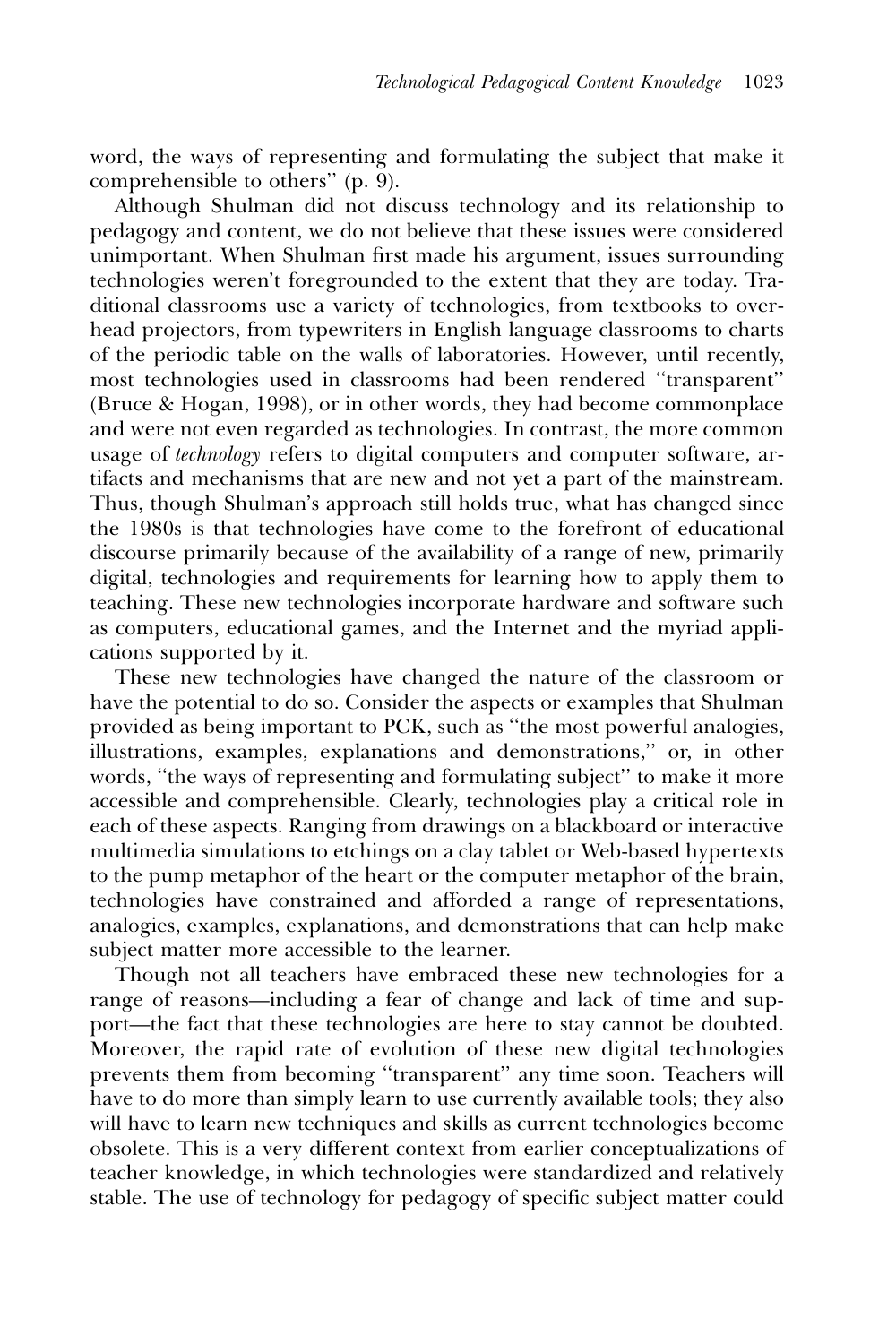be expected to remain relatively static over time. Thus, teachers could focus on the variables related to content and pedagogy and be assured that technological contexts would not change too dramatically over their career as a teacher. This new context has foregrounded technology in ways that could not have been imagined a few years ago. Thus, knowledge of technology becomes an important aspect of overall teacher knowledge.

What is interesting is that current discussions of the role of technology knowledge seem to share many of the same problems that Shulman identified back in the 1980s. For instance, prior to Shulman's seminal work on PCK, knowledge of content and knowledge of pedagogy were considered separate and independent from each other. Similarly, today, knowledge of technology is often considered to be separate from knowledge of pedagogy and content. This approach can be represented as three circles, two of which (content and pedagogy) overlap as described by Shulman, and one circle (technology) stands isolated from these two.

Figure 3 represents the knowledge structures that underlie much of the current discourse on educational technology. That is, technology is viewed as constituting a separate set of knowledge and skills that has to be learned, and the relationship between these skills and the tried and true basis of teaching (content and pedagogy) is nonexistent or considered to be



Figure 3. The Three Circles Represent Pedagogy, Content, and Technology Knowledge. Content and Pedagogy Overlap to Form Pedagogical Content Knowledge While Technology Is Seen as Being a Separate and Independent Knowledge Domain.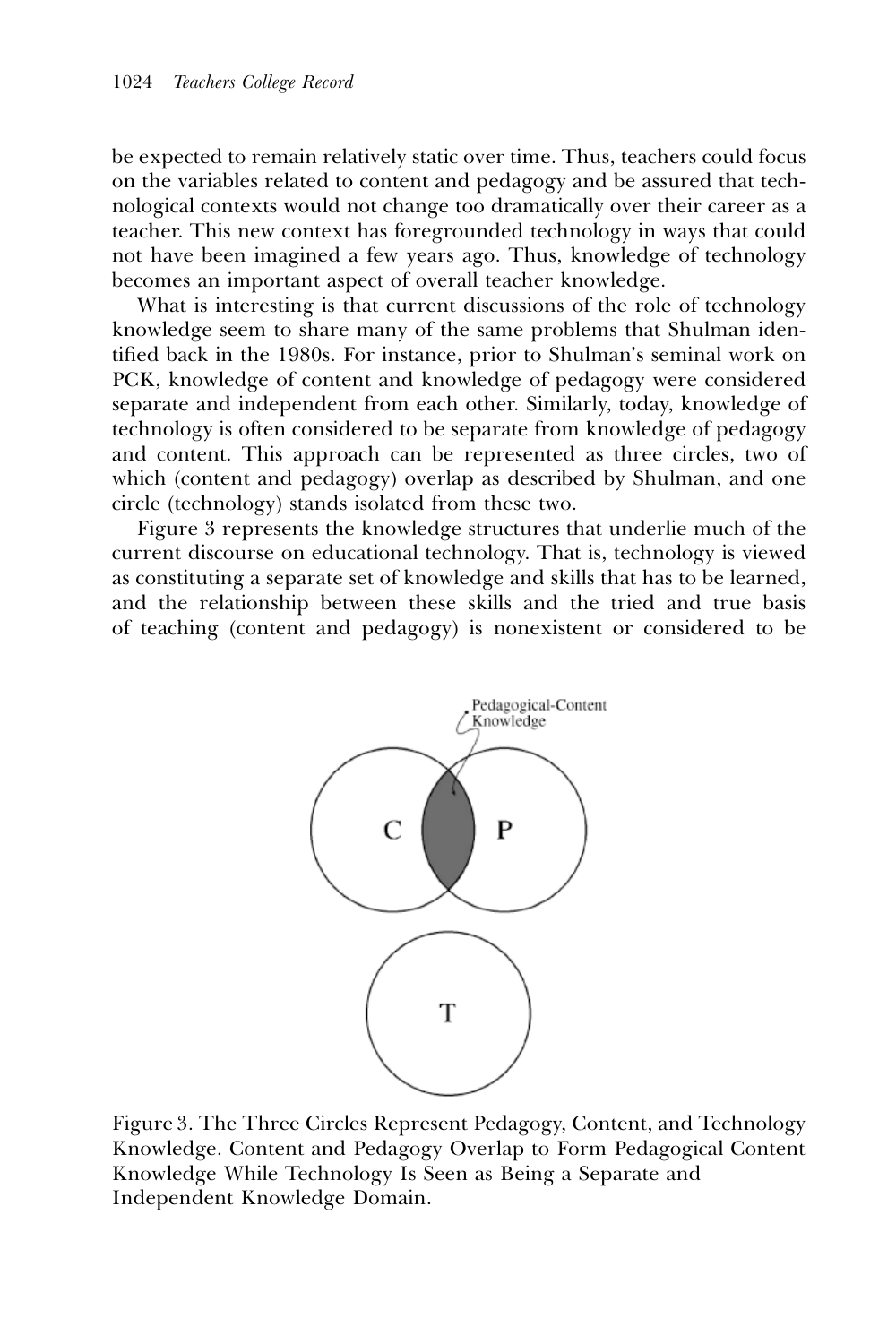relatively trivial to acquire and implement. The design and implementation of workshops or teacher training programs that promote the learning of specific hardware and software skills as being sufficient to round out teachers' knowledge bases for teaching with technology are direct consequences of this perspective.

However, the relationships between content (the actual subject matter that is to be learned and taught), pedagogy (the process and practice or methods of teaching and learning), and technology (both commonplace, like chalkboards, and advanced, such as digital computers) are complex and nuanced. Technologies often come with their own imperatives that constrain the content that has to be covered and the nature of possible representations. These decisions have a ripple effect by defining, or in other ways, constraining, instructional moves and other pedagogical decisions. So it may be inappropriate to see knowledge of technology as being isolated from knowledge of pedagogy and content.

In contrast to the simple view of technology (Figure 3), our framework (Figure 4) emphasizes the connections, interactions, affordances, and constraints between and among content, pedagogy, and technology. In this model, knowledge about content (C), pedagogy (P), and technology (T) is central for developing good teaching. However, rather than treating these as separate bodies of knowledge, this model additionally emphasizes the complex interplay of these three bodies of knowledge.

We do not argue that this TPCK approach is completely new. Other scholars have argued that knowledge about technology cannot be treated as



Figure 4. Pedagogical Technological Content Knowledge. The Three Circles, Content, Pedagogy, and Technology, Overlap to Lead to Four More Kinds of Interrelated Knowledge.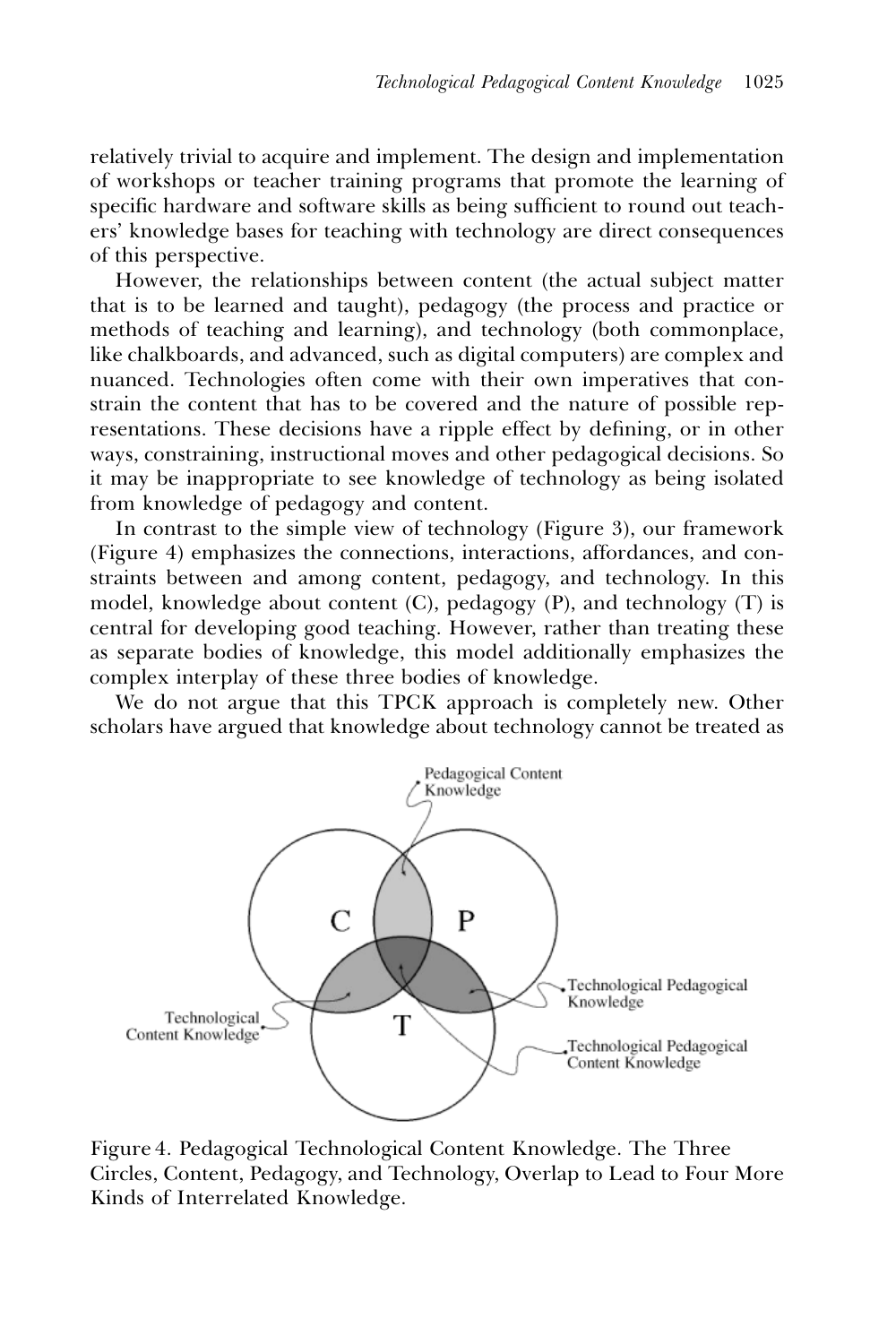context-free and that good teaching requires an understanding of how technology relates to the pedagogy and content (Hughes, 2005; Keating & Evans, 2001; Lundeberg, Bergland, Klyczek, & Hoffman, 2003; Margerum-Leys & Marx, 2002; Neiss, 2005; Zhao, 2003).

What sets our approach apart is the specificity of our articulation of these relationships between content, pedagogy, and technology. In practical terms, this means that apart from looking at each of these components in isolation, we also need to look at them in pairs: pedagogical content knowledge (PCK), technological content knowledge (TCK), technological pedagogical knowledge (TPK), and all three taken together as technological pedagogical content knowledge (TPCK). This is similar to the move made by Shulman, in which he considered the relationship between content and pedagogy and labeled it pedagogical content knowledge. In our case, a similar consideration leads us to three pairs of knowledge intersection and one triad. One of the pairs, pedagogical content knowledge, was introduced and articulated by Shulman, but we introduce two new pairs and one new triad.

Thus, the following elements and relationship are important in the framework we propose.

# CONTENT KNOWLEDGE

Content knowledge (CK) is knowledge about the actual subject matter that is to be learned or taught. The content to be covered in high school social studies or algebra is very different from the content to be covered in a graduate course on computer science or art history. Clearly, teachers must know and understand the subjects that they teach, including knowledge of central facts, concepts, theories, and procedures within a given field; knowledge of explanatory frameworks that organize and connect ideas; and knowledge of the rules of evidence and proof (Shulman, 1986). Teachers must also understand the nature of knowledge and inquiry in different fields. For example, how is a proof in mathematics different from a historical explanation or a literary interpretation? Teachers who do not have these understandings can misrepresent those subjects to their students (Ball & McDiarmid, 1990).

# PEDAGOGICAL KNOWLEDGE

Pedagogical knowledge (PK) is deep knowledge about the processes and practices or methods of teaching and learning and how it encompasses, among other things, overall educational purposes, values, and aims. This is a generic form of knowledge that is involved in all issues of student learning, classroom management, lesson plan development and implementation,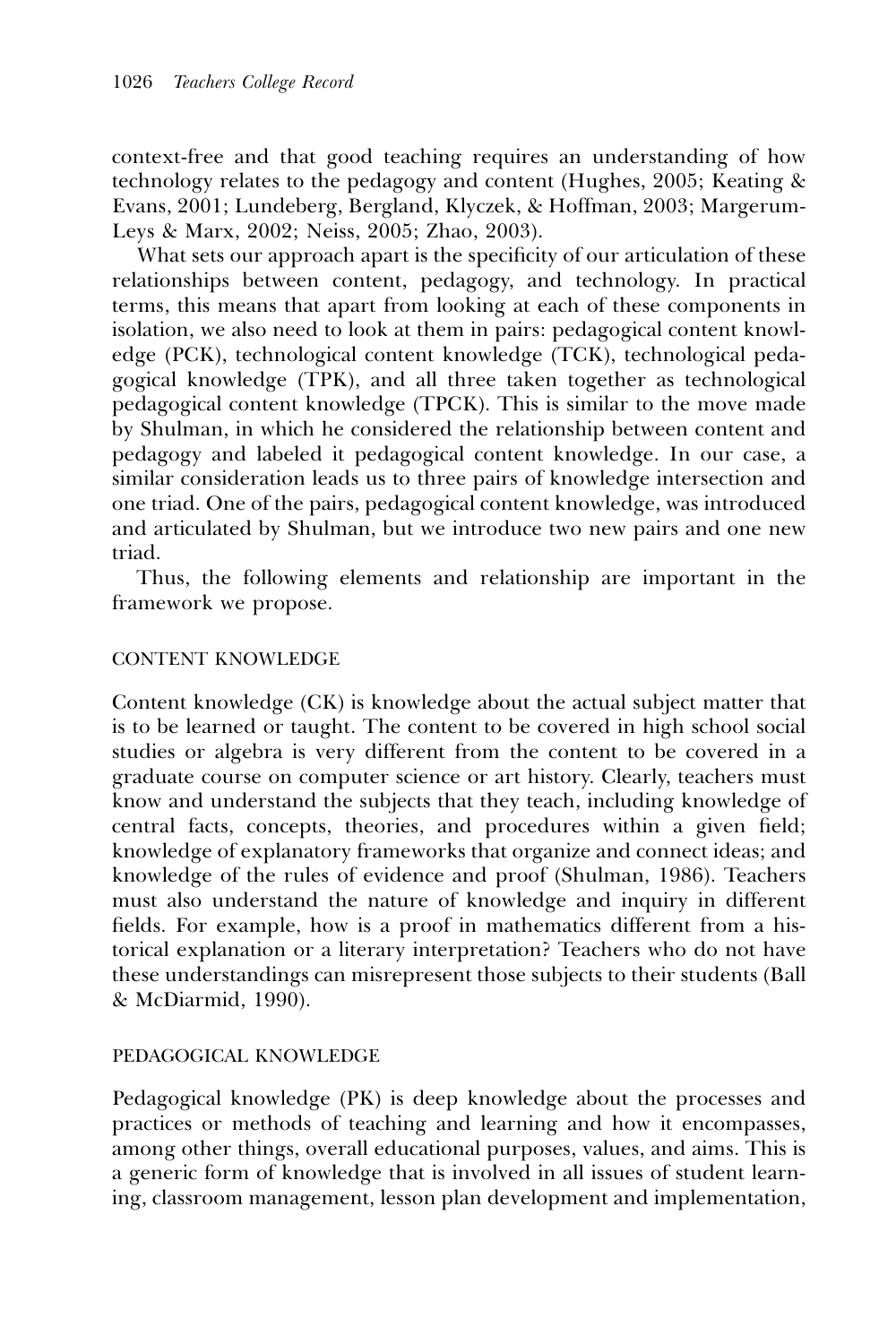and student evaluation. It includes knowledge about techniques or methods to be used in the classroom; the nature of the target audience; and strategies for evaluating student understanding. A teacher with deep pedagogical knowledge understands how students construct knowledge, acquire skills, and develop habits of mind and positive dispositions toward learning. As such, pedagogical knowledge requires an understanding of cognitive, social, and developmental theories of learning and how they apply to students in their classroom.

#### PEDAGOGICAL CONTENT KNOWLEDGE

The idea of pedagogical content knowledge is consistent with, and similar to, Shulman's idea of knowledge of pedagogy that is applicable to the teaching of specific content. This knowledge includes knowing what teaching approaches fit the content, and likewise, knowing how elements of the content can be arranged for better teaching. This knowledge is different from the knowledge of a disciplinary expert and also from the general pedagogical knowledge shared by teachers across disciplines. PCK is concerned with the representation and formulation of concepts, pedagogical techniques, knowledge of what makes concepts difficult or easy to learn, knowledge of students' prior knowledge, and theories of epistemology. It also involves knowledge of teaching strategies that incorporate appropriate conceptual representations in order to address learner difficulties and misconceptions and foster meaningful understanding. It also includes knowledge of what the students bring to the learning situation, knowledge that might be either facilitative or dysfunctional for the particular learning task at hand. This knowledge of students includes their strategies, prior conceptions (both "naïve" and instructionally produced), misconceptions that they are likely to have about a particular domain, and potential misapplications of prior knowledge.

#### TECHNOLOGY KNOWLEDGE

Technology knowledge (TK) is knowledge about standard technologies, such as books, chalk and blackboard, and more advanced technologies, such as the Internet and digital video. This involves the skills required to operate particular technologies. In the case of digital technologies, this includes knowledge of operating systems and computer hardware, and the ability to use standard sets of software tools such as word processors, spreadsheets, browsers, and e-mail. TK includes knowledge of how to install and remove peripheral devices, install and remove software programs, and create and archive documents. Most standard technology workshops and tutorials tend to focus on the acquisition of such skills. Since technology is continually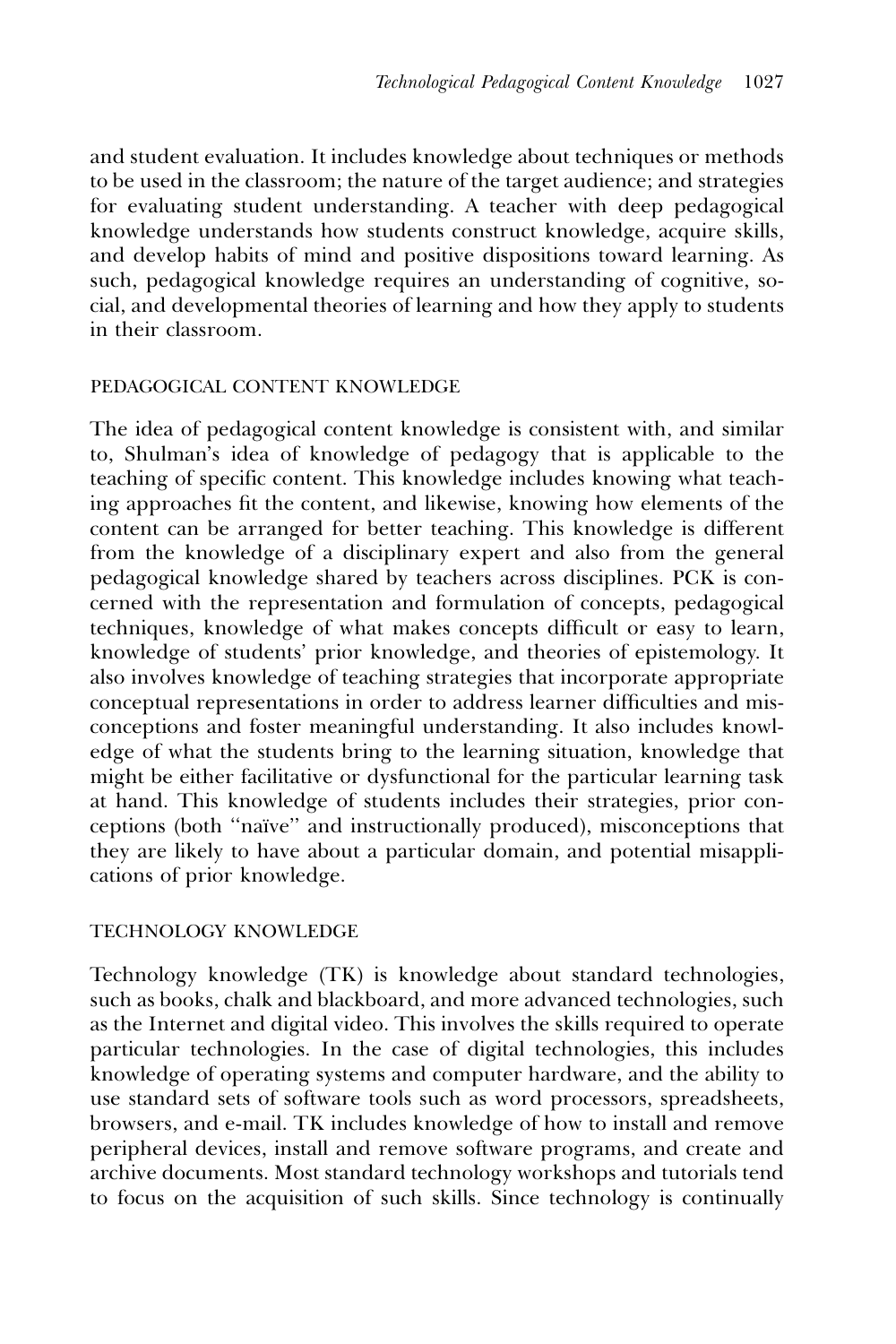changing, the nature of TK needs to shift with time as well. For instance, many of the examples given above (operating systems, word processors, browsers, etc.) will surely change, and maybe even disappear, in the years to come. The ability to learn and adapt to new technologies (irrespective of what the specific technologies are) will still be important.

# TECHNOLOGICAL CONTENT KNOWLEDGE

Technological content knowledge (TCK) is knowledge about the manner in which technology and content are reciprocally related. Although technology constrains the kinds of representations possible, newer technologies often afford newer and more varied representations and greater flexibility in navigating across these representations. Teachers need to know not just the subject matter they teach but also the manner in which the subject matter can be changed by the application of technology. For example, consider Geometer's Sketchpad as a tool for teaching geometry. It allows students to play with shapes and form, making it easier to construct standard geometry proofs. In this regard, the software program merely emulates what was done earlier when learning geometry. However, the computer program does more than that. By allowing students to ''play'' with geometrical constructions, it also changes the nature of learning geometry itself; proofs by construction are a form of representation in mathematics that was not available prior to this technology. Similar arguments can be made for a range of other software products.

# TECHNOLOGICAL PEDAGOGICAL KNOWLEDGE

Technological pedagogical knowledge (TPK) is knowledge of the existence, components, and capabilities of various technologies as they are used in teaching and learning settings, and conversely, knowing how teaching might change as the result of using particular technologies. This might include an understanding that a range of tools exists for a particular task, the ability to choose a tool based on its fitness, strategies for using the tool's affordances, and knowledge of pedagogical strategies and the ability to apply those strategies for use of technologies. This includes knowledge of tools for maintaining class records, attendance, and grading, and knowledge of generic technology-based ideas such as WebQuests, discussion boards, and chat rooms.

# TECHNOLOGICAL PEDAGOGICAL CONTENT KNOWLEDGE

Technological pedagogical content knowledge (TPCK) is an emergent form of knowledge that goes beyond all three components (content, pedagogy, and technology). This knowledge is different from knowledge of a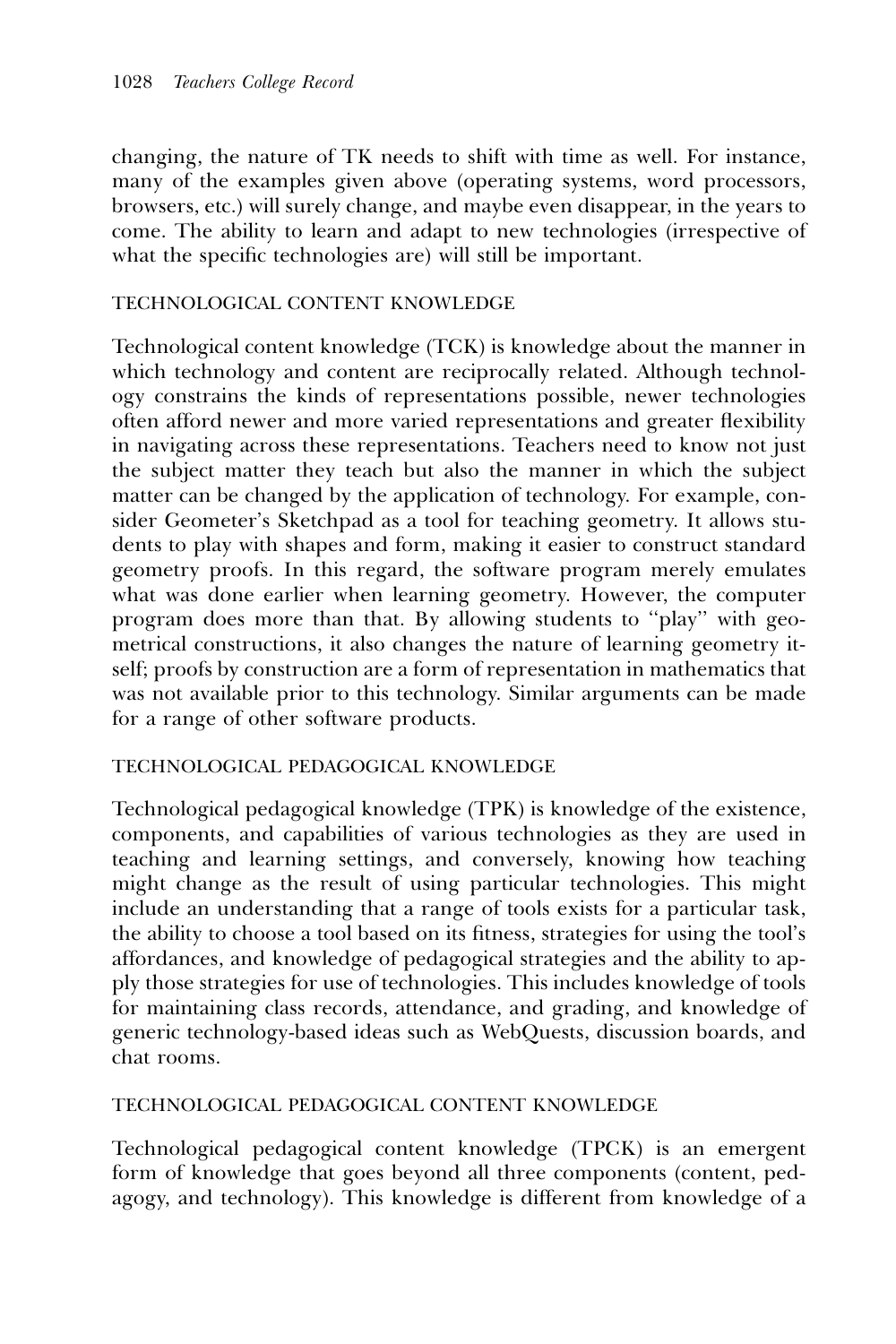disciplinary or technology expert and also from the general pedagogical knowledge shared by teachers across disciplines. TPCK is the basis of good teaching with technology and requires an understanding of the representation of concepts using technologies; pedagogical techniques that use technologies in constructive ways to teach content; knowledge of what makes concepts difficult or easy to learn and how technology can help redress some of the problems that students face; knowledge of students' prior knowledge and theories of epistemology; and knowledge of how technologies can be used to build on existing knowledge and to develop new epistemologies or strengthen old ones.

Describing PCK, Marks (1990) said that it ''represents a class of knowledge that is central to teachers' work and that would not typically be held by non-teaching subject matter experts or by teachers who know little of that subject'' (1990, p. 9). In the case of TPCK, we can paraphrase his quote to read, ''TPCK represents a class of knowledge that is central to teachers' work with technology. This knowledge would not typically be held by technologically proficient subject matter experts, or by technologists who know little of the subject or of pedagogy, or by teachers who know little of that subject or about technology.''

Thus, our model of technology integration in teaching and learning argues that developing good content requires a thoughtful interweaving of all three key sources of knowledge: technology, pedagogy, and content. The core of our argument is that there is no single technological solution that applies for every teacher, every course, or every view of teaching. Quality teaching requires developing a nuanced understanding of the complex relationships between technology, content, and pedagogy, and using this understanding to develop appropriate, context-specific strategies and representations. Productive technology integration in teaching needs to consider all three issues not in isolation, but rather within the complex relationships in the system defined by the three key elements.

Clearly, separating the three components (content, pedagogy, and technology) in our model is an analytic act and one that is difficult to tease out in practice. In actuality, these components exist in a state of dynamic equilibrium or, as the philosopher Kuhn (1977) said in a different context, in a state of ''essential tension.'' The traditional view of the relationship between the three aspects argues that content drives most decisions; the pedagogical goals and technologies to be used follow from a choice of what to teach. However, things are rarely that clear cut, particularly when newer technologies are considered. The introduction of the Internet can be seen as an example of a technology whose arrival forced educators to think about core pedagogical issues (Peruski & Mishra, 2004; Wallace, 2004). So, in this context, it is the technology that drives the kinds of decisions that we make about content and pedagogy.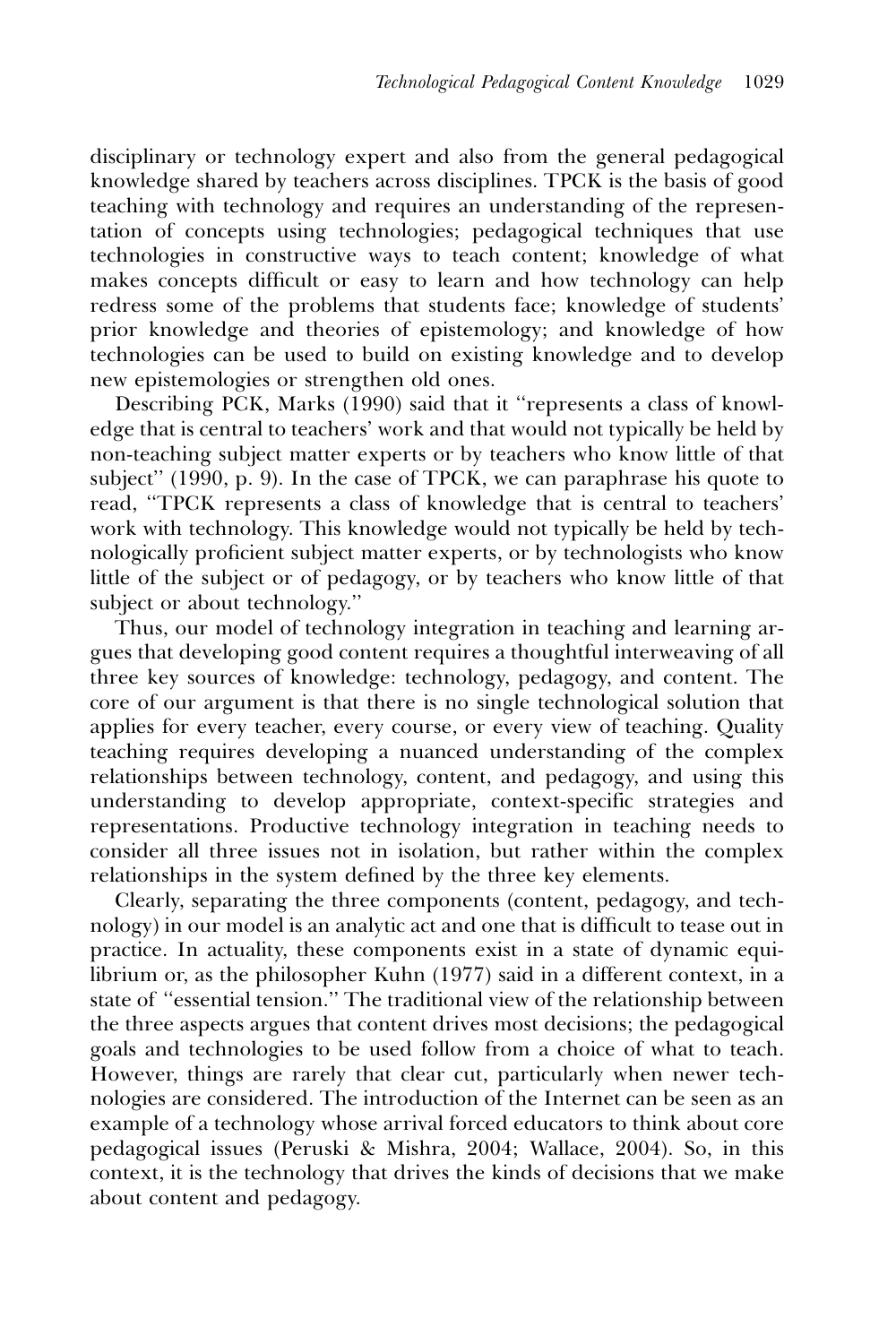Viewing any of these components in isolation from the others represents a real disservice to good teaching. Teaching and learning with technology exist in a dynamic transactional relationship (Bruce, 1997; Dewey & Bentley, 1949; Rosenblatt, 1978) between the three components in our framework; a change in any one of the factors has to be ''compensated'' by changes in the other two. For example, teaching chemistry (the content) would drive the kinds of representations to be used (symbolic representations such as equations, or visual representations such as molecular diagrams—that is, the pedagogy) and the technologies used to display and manipulate them. In this example, suitable technologies include special plug-ins, such as CHIME, that allow students to dynamically view and manipulate molecular representations. If, on the other hand, the technology currently available would not support the writing of equations or representations, it would force an online instructor to develop other ways to represent content and thus impact pedagogy. Similarly, if the course content is about learning simple facts about the properties of each of the periodic chemical elements, then some pedagogical representations (e.g., essays) are not as attractive. Likewise, a course about film might require certain technological tools, like digital video. These interactions go both ways; deciding on a particular technological tool will offer constraints on the representations that can be developed and the course content that can be covered and delivered, which in turn affects the pedagogical process as well.

The incorporation of a new technology or new medium for teaching suddenly forces us to confront basic educational issues because this new technology or medium reconstructs the dynamic equilibrium among all three elements. For instance, consider faculty members developing online courses for the first time. The relative newness of the online technologies forces these faculty members to deal with all three factors, and the relationships between them, often leading them to ask questions of their pedagogy, something that they may not have done in a long time (Peruski & Mishra, 2004). The addition of a new technology is not the same as adding another module to a course. It often raises fundamental questions about content and pedagogy that can overwhelm even experienced instructors.

Thus, TPCK is a form of knowledge that expert teachers bring to play anytime they teach. Sometimes this may not be obvious, particularly in cases in which standard (transparent) technologies are being used. But newer technologies often disrupt the status quo, requiring teachers to reconfigure not just their understanding of technology but of all three components.

In the remainder of this article, we address some potential consequences of the TPCK framework for practicing teachers, teacher educators, and educational researchers. In particular, we focus our attention on how TPCK may be developed and how this development may be studied. We argue that a serious consideration of this framework suggests a possible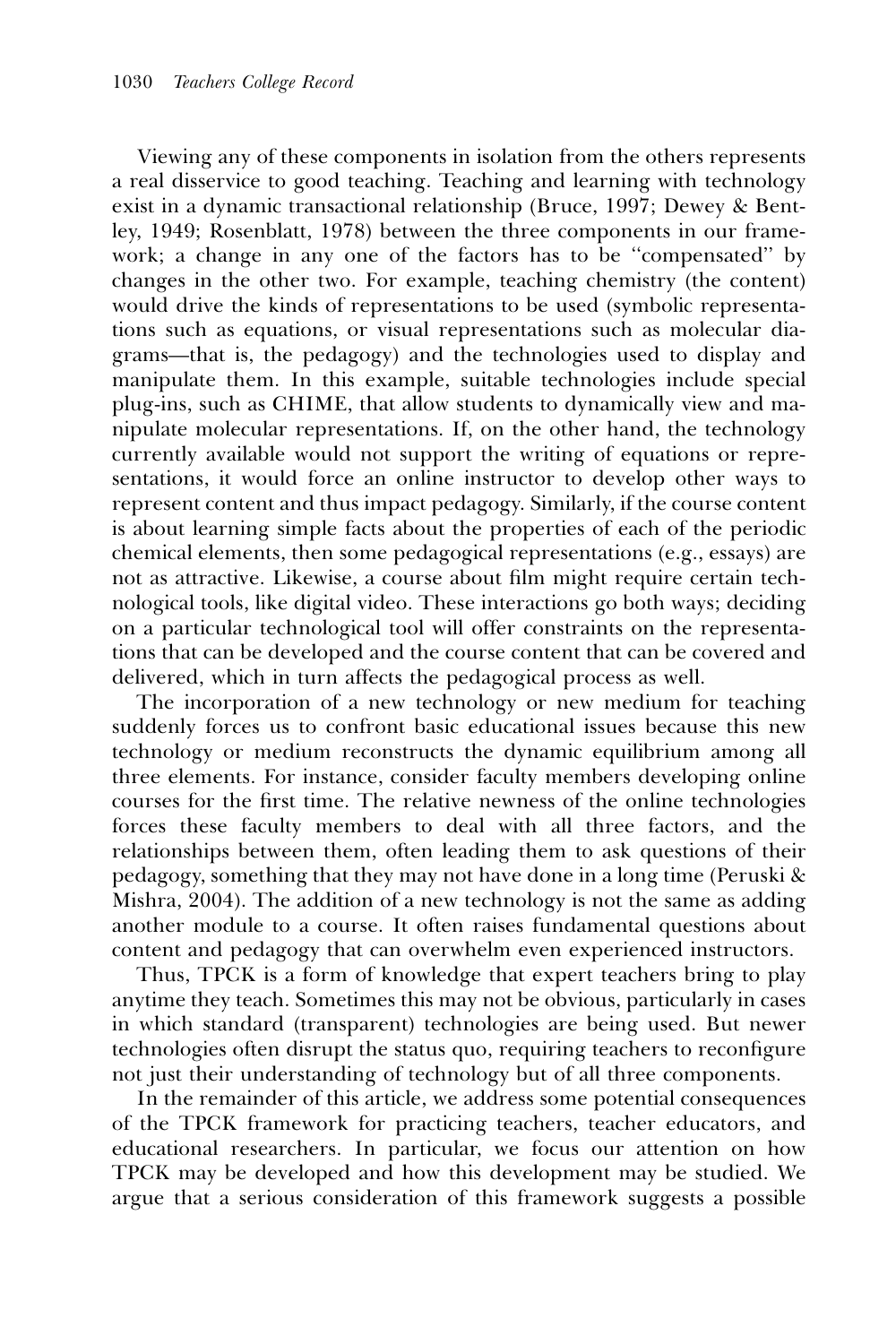restructuring of professional development experiences for teachers so that they might develop the kind of nuanced understandings called for in our TPCK framework. Our approach to professional development in light of this framework, learning technology by design, is the emphasis of the following section.

## APPLYING THE TPCK FRAMEWORK TO PEDAGOGY

How are teachers to acquire an understanding of the complex relationships among content, pedagogy, and technology? The standard approach suggests that teachers simply need to be trained to use technology. Underlying this approach is a view of technology that sees it as being a universally applicable skill; unlocking the power and potential of technology can be achieved by acquiring basic competency with hardware and software packages. This approach is best exemplified by the plethora of state and national technology standards that have been implemented recently and that emphasize enhancing teachers' knowledge of current versions of hardware and software (CEO Forum on Education and Technology, 2000; Handler & Strudler, 1997; Hirumi & Grau, 1996; National Council for Accreditation of Teacher Education, 1997; U.S. Congress Office of Technology Assessment, 1995; U.S. Department of Education, 2003; Wiebe & Taylor, 1997; Zhao & Conway, 2001). The leap of faith, however, is that by demonstrating their proficiency with current software and hardware, teachers will be able to successfully incorporate technology into their classrooms. Lankshear (1997) described this emphasis as a form of applied technocratic rationality—a view that technology is self-contained and has an independent integrity, and that to unlock its potential and power requires merely learning certain basic skills.

As a consequence of these initiatives by policy makers, teacher educators, and technology enthusiasts, we see a wide range of workshops and teacher education courses about general software tools that have application across content and pedagogical contexts. This content-neutral emphasis on generic software tools assumes that knowing a technology automatically leads to good teaching with technology. Standard techniques of teacher professional development or faculty development, such as workshops or standalone technology courses, are based on the view that technology is selfcontained and emphasize this divide between how and where skills are learned (e.g., workshops) and where they are to be applied (e.g., classrooms). This is somewhat akin to the kind of knowledge representation portrayed in Figure 3.

Most scholars working in this area agree that traditional methods of technology training for teachers—mainly workshops and courses—are ill suited to produce the ''deep understanding'' that can assist teachers in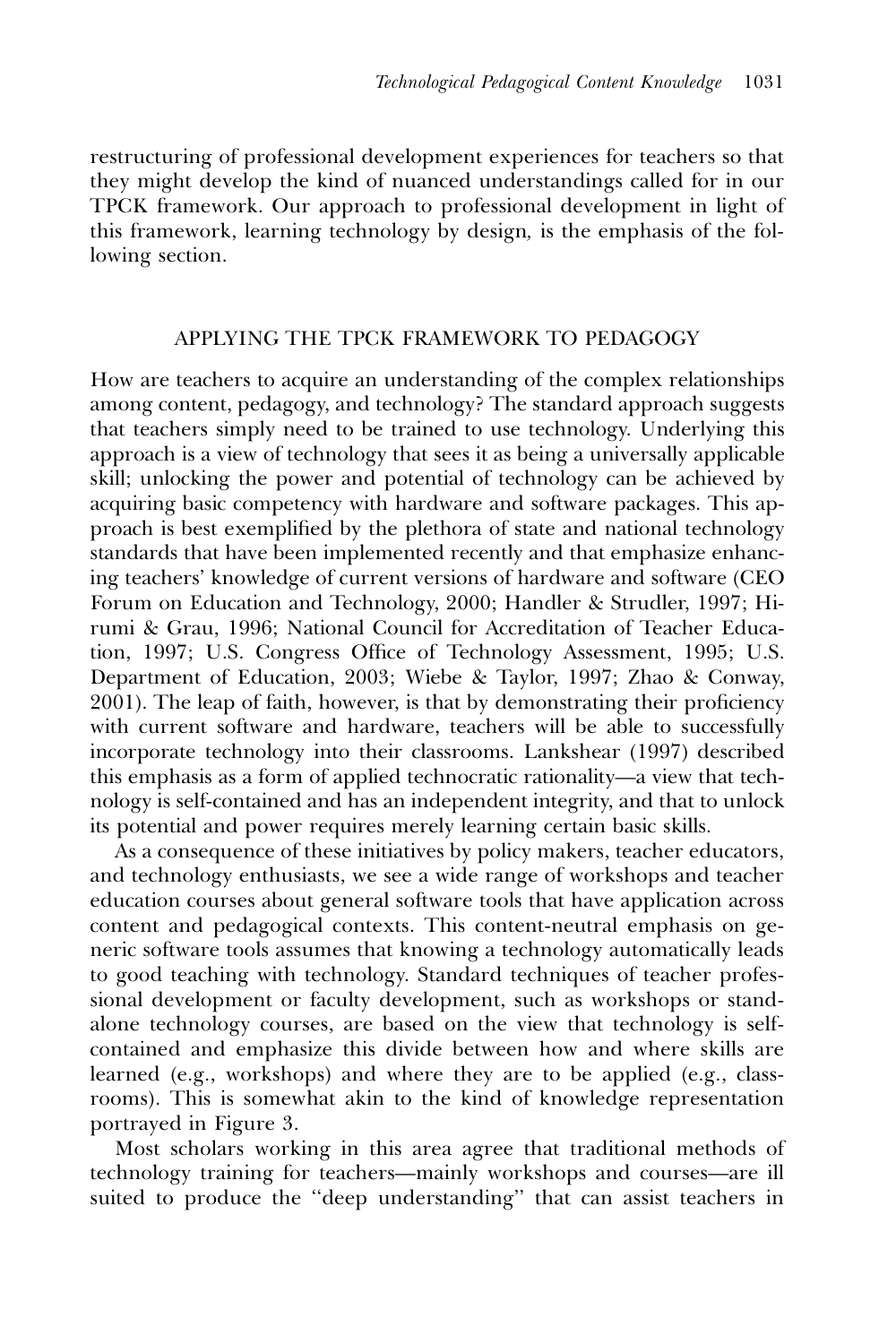becoming intelligent users of technology for pedagogy (Brand, 1997; Milken Exchange on Education Technology, 1999; U.S. Department of Education, 1999). As we have argued (Koehler & Mishra, 2005; Mishra & Koehler, 2003; Mishra, Koehler, & Zhao, in press; Zhao, 2003), this emphasis on competencies and checklists of things that teachers need to know is inherently problematic for a range of reasons.

The rapid rate of technology change. Training teachers to use specific software packages not only makes their knowledge too specific to be applied broadly, but it also becomes quickly outdated. Technology is changing so fast that any method that attempts to keep teachers up to date on the latest software, hardware, and terminology is doomed to create knowledge that is out of date every couple of years.

Inappropriate design of software. Most software tools available today are designed for the world of business and work, not education. As Zhao (2003) argued, most software tools are rarely created as solutions to pedagogical problems. More often than not, they are created as potential solutions to problems in the world of business as anticipated by programmers and other developers. Converting these general tools for classroom teaching is neither trivial nor obvious. It requires the teacher to engage with the affordances and constraints of particular technologies in order to creatively repurpose these technologies to meet specific pedagogical goals of specific content areas. An emphasis on merely learning the technology may lead to an emphasis on students learning technology (technology as the subject and content of learning) rather than the subject matter that they are supposed to learn.

The situated nature of learning. Context-neutral approaches to technology integration encourage generic solutions to the problem of teaching. However, technology use in the classroom is context bound and is, or at least needs to be, dependent on subject matter, grade level, student background, and the kinds of computers and software programs available. Our argument is not that such generic uses are never useful. However, despite valuable generic uses of technology (such as grade books), such approaches do not avail the full potential of technology for teaching specific subject matter. Finally, such generic solutions do not value the individual teacher—their experience, teaching style, and philosophy—by assuming that all teachers teach the same way and hence would use technology the same way.

An emphasis on what, not how. Standard checklists of technology skills are very efficient means of listing what teachers need to know, but offer little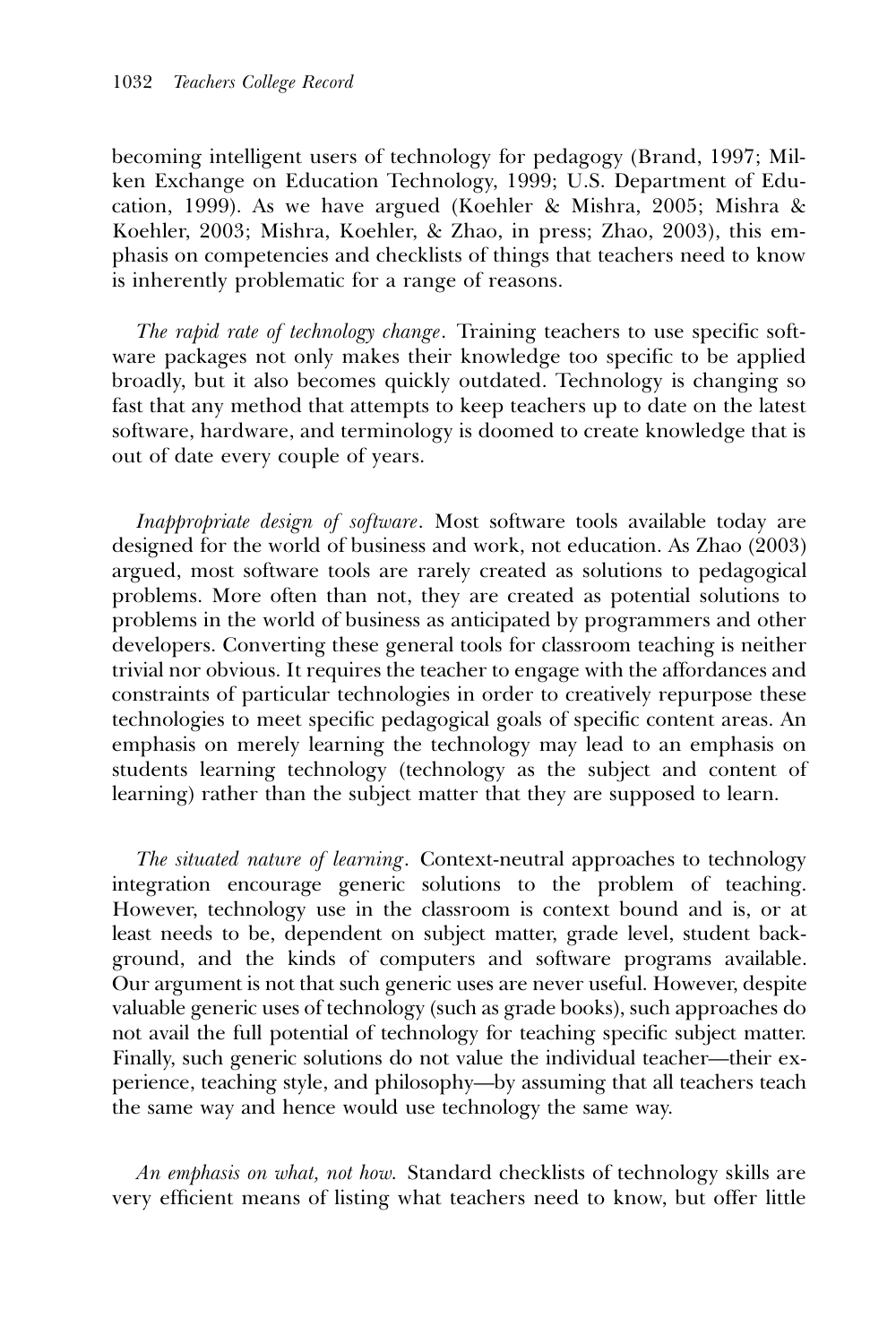suggestion on how teachers are to achieve these skills. This often leads to the development of technology learning situations that adhere to the letter of the standards but go against the spirit of true technology integration. For example, workshops to teach specific hardware or software packages, we argue, lead to the accumulation of inert facts (Whitehead, 1953), as opposed to knowledge integration or application. Teachers have often been asked to learn to apply these skills in their own classrooms by themselves (Kent & McNergney, 1999), usually through trial and error. Though part of the problem is shortage of resources (time and money), we believe that there are deeper and more intractable issues related to values, goals, and methods that need to be addressed if we are to develop appropriate and useful ways for teachers to integrate technology in their classrooms.

In terms of the TPCK framework that we have proposed, contextneutral approaches are likely to fail because they overemphasize technology skills (the ''T'' in the model) without developing pedagogical technology knowledge, technological content knowledge, or technological pedagogical content knowledge. In other words, merely knowing how to use technology is not the same as knowing how to teach with it. A survey by the Milken Family Foundation and the International Society for Technology (ISTE) found that teacher training programs in general do not provide future teachers with the kinds of experiences necessary to prepare them to use technology effectively in their classrooms (Milken Exchange on Education Technology, 1999). Specifically, they found that formal standalone IT coursework does not correlate well with technology skills and the ability to integrate technology into teaching. They recommended that teacher preparation programs increase the level of technology integration in their own academic programs.

More recent standards, such as those of the International Society for Technology (ISTE) and the National Council for Accreditation of Teacher Education (NCATE, 1997, revised in 2001), have moved away from an emphasis on just basic skills and have enumerated a series of higher order goals that are essential for effective pedagogy with technology (Glenn, 2002a, 2002b; Handler & Strudler, 1997; Wise, 2001).

The rich, complex, and situated perspective that we and others have been arguing for clearly requires the development of very different strategies for developing teachers. A review of the recent teacher education research regarding technology will show numerous examples of teacher education programs that have implemented instructional technology in ways that encourage integration (for examples see, Fulton, Glenn, & Valdez, 2003; Fulton, Glenn, Valdez, & Blomeyer, 2002; Hacker & Niederhauser, 2000; Loucks-Horsley, Hewson, Love, & Stiles, 1997; Niederhauser, Salem, & Fields, 1999; Niederhauser & Stoddart, 2001; Strudler & Wetzel, 1999). Most of these approaches have involved providing teachers and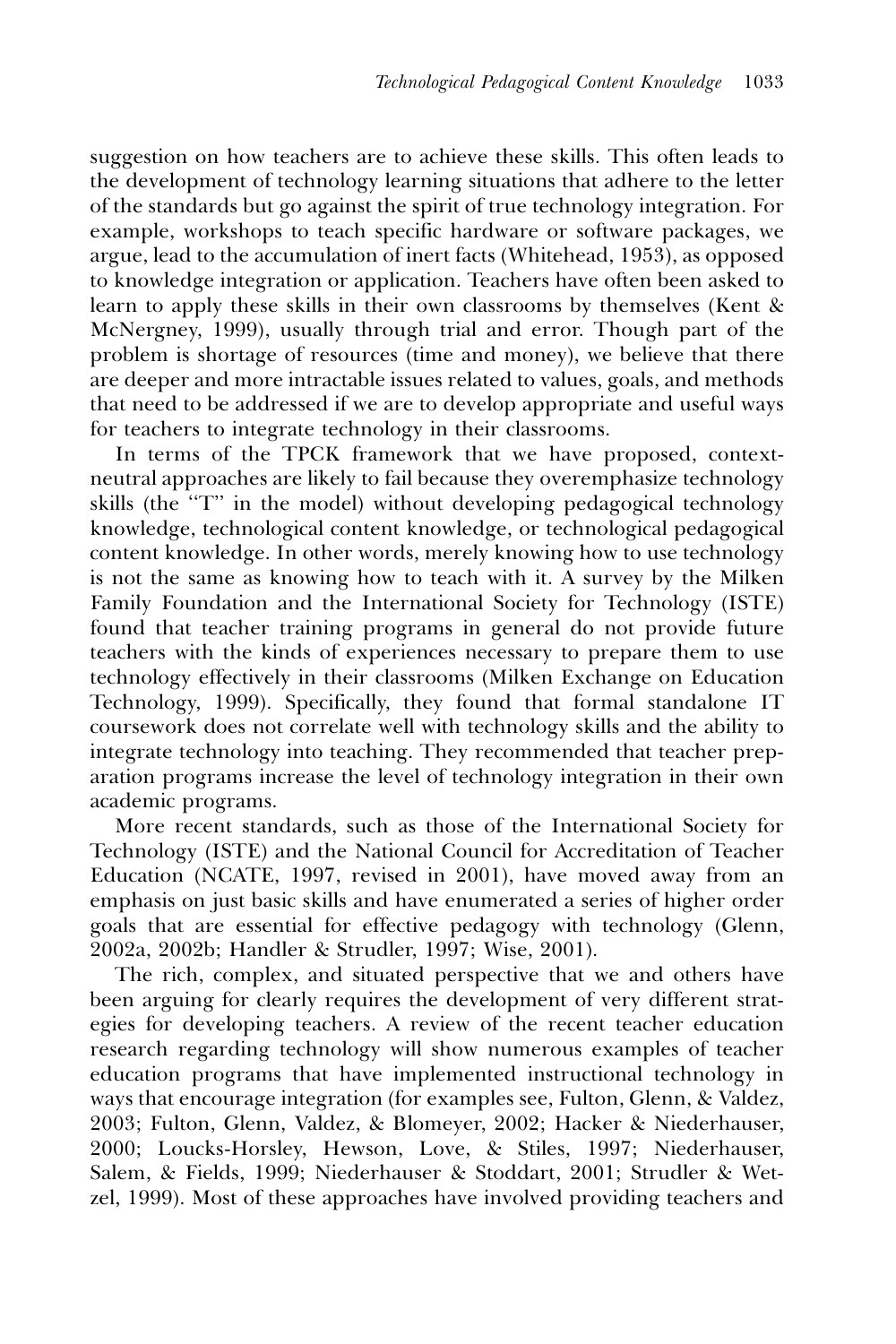teacher candidates with experiences with real educational problems to be solved by technology. Our work on learning technology by design also capitalizes on the idea of involving teachers in authentic problem solving with technology.

#### LEARNING TECHNOLOGY BY DESIGN

In theory, there is no difference between theory and practice. But, in practice, there is.

—Jan L.A. van de Snepscheut

Brown and Campione (1996) have argued that successful curricula are not collections of isolated pedagogical elements, but rather should function as coherent systems. Most failed curricula try to pull together disparate sets of items, often because of a lack of a foundational framework that lays out the underlying principles of learning and knowledge construction. It is important to have a framework to guide the design of curriculum. We argue that the TPCK framework has allowed us to guide curriculum design and help us create conceptually and epistemologically coherent learning environments. We call our approach learning technology by design.

Our experience in developing the TPCK framework has coevolved with our effort to teach courses that develop teachers' understanding of technology. Initially, our attempts to develop master's level courses in educational technology were grounded in situated cognition theory (Brown, Collins, & Duguid, 1989), a theoretical perspective that acknowledges that knowing is an activity that is codetermined by individual–environment interactions (Gibson, 1986; Roschelle & Clancey, 1992; Young, 1993). From this perspective, ''knowledge is situated, being in part a product of the activity, content, and culture in which it is developed and used'' (Brown et al., p. 32). Central to situated cognition is the notion that learning is best supported when the content is part of a context that the students can perceive as meaningful, assign value to the subject matter, and develop an understanding of the relation of it with their lives (Lave, 1997).

As we developed our teaching approach, we pursued the idea that the design of educational technology represented an authentic context for teachers to learn about educational technology. Because design-based activities provide a rich context for learning and lend themselves to sustained inquiry and revision, we thought that they were well suited to help teachers develop the deep understanding needed to apply knowledge in the complex domains of real-world practice. This emphasis on design has been informed by longstanding research on the use of design for learning complex and interrelated ideas (Brown, 1992; Blumenfeld et al., 1991; Harel & Papert, 1990, 1991;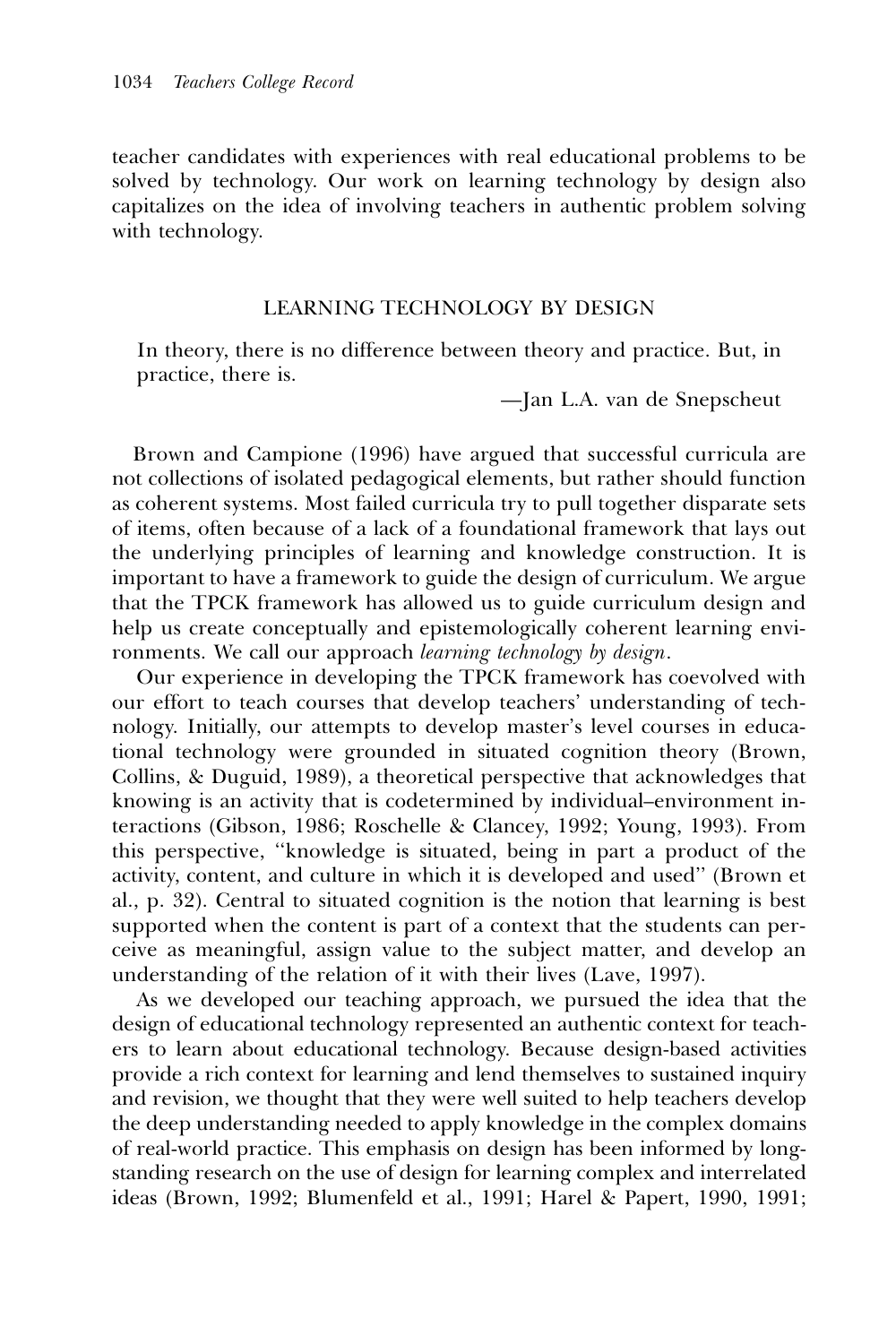Kafai, 1996; Kolodner, 2002; Perkins, 1986). Design-based activities also make a nice bridge to many of the models of project-based learning (Blumenfeld, Marx, Soloway, & Krajcik, 1996; Blumenfeld et al., 1991; Dewey, 1934; Papert, 1991; Roth, 1995; Roup, Gal, Drayton, & Pfister, 1993).

In the learning-technology-by-design approach, emphasis is placed on learning by doing, and less so on overt lecturing and traditional teaching. Design is learned by becoming a practitioner, albeit for the duration of the course, not merely by learning about practice. Learning through design embodies a process that is present in the construction of artifacts (such as online courses, digital videos, and so on), which is often located in the interplay between theory and practice, between constraints and tradeoffs, between designer and materials, and between designer and audience. Learning technology by design affords students the opportunity to transcend the passive learner role and to take control of their learning. The move to design-based activities has implication for instructors as well. Design cannot be taught in conventional ways; design is experienced in activity, depends on recognition of design quality, entails a creative process, is understood in dialogue and action, and involves reflection in action (Mishra & Koehler, 2003; Mishra, Zhao, & Tan, 1999; Schon, 1983, 1987, 1996).

Our approach has been described in greater detail elsewhere (Koehler & Mishra, 2005; Mishra & Koehler, 2003; Mishra, Koehler, & Zhao, in press). Here we briefly summarize what we believe its strengths to be. Consistent with other research in this area (Barab & Duffy, 2000), we offer learners authentic and engaging ill-structured problems that reflect the complexity of the real world (Marx, Blumenfeld, Krajcik, & Soloway, 1997; Pea, 1993)—the design of online courses, for example. Learners have to actively engage in practices of inquiry, research, and design in collaborative groups—groups that have included higher education faculty members and graduate students with an interest in educational technology—to design tangible, meaningful artifacts as end products of the learning process (Blumenfeld et al., 1991). The actual process of design is the anchor around which the rest of the class (and learning) unfolds. This evolving artifact is also the test of the viability of individual and collective understandings, conceptions, and ideas of the project. And finally, the main role of the instructor in such an environment is that of a facilitator and problemsolving expert rather than an expert in the content. Learning in this context involves becoming a practitioner, not just learning about practice (Brown & Duguid, 1991).

### EXAMPLES OF THE LEARNING-TECHNOLOGY-BY-DESIGN APPROACH

We offer three examples drawn from three different master's-level courses in an educational technology master's program that used the learning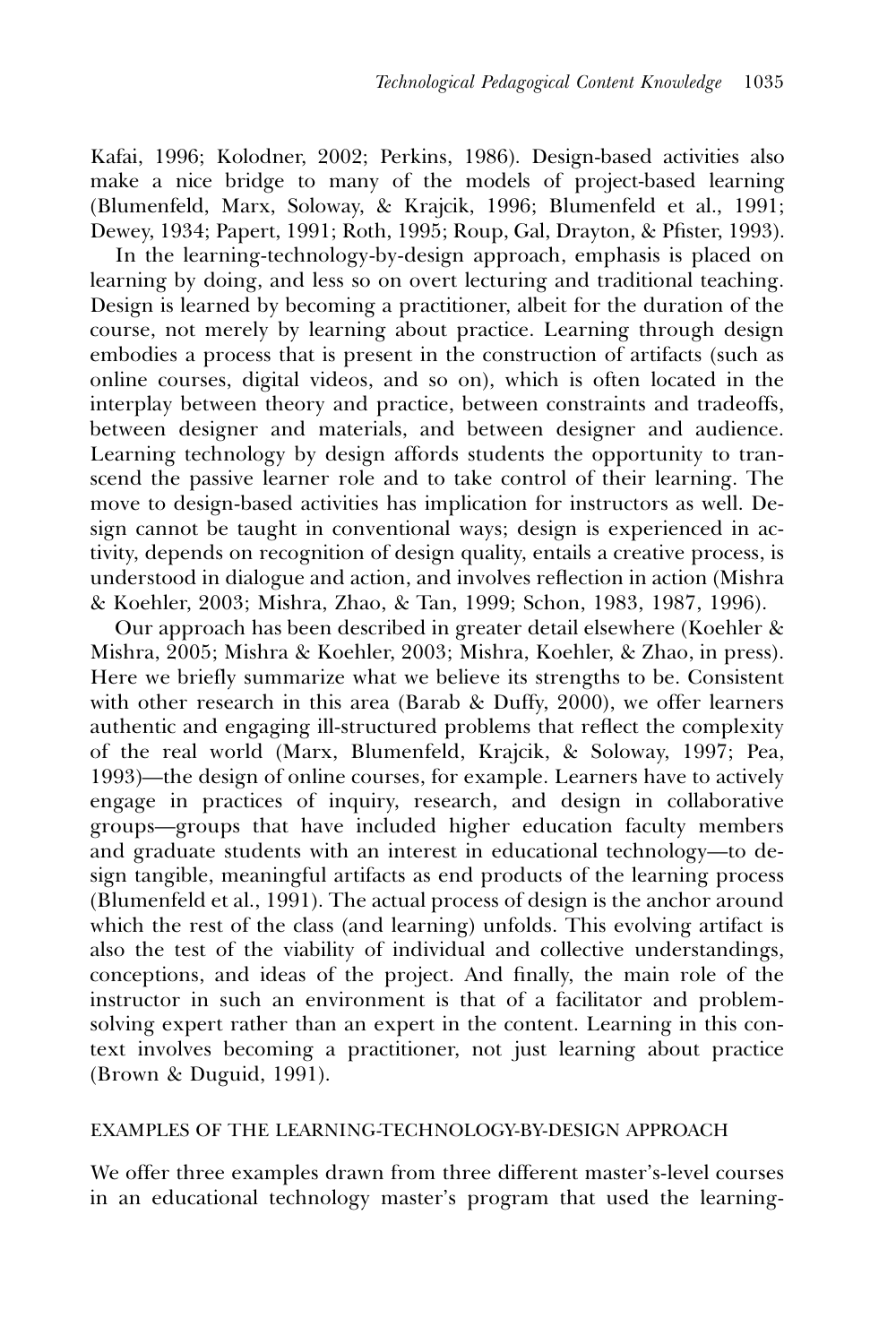technology-by-design approach. These three examples were drawn over three different courses spanning 2 years. Although each class had different course goals, there were a number of similarities across the examples. Most of the participants in these courses were working teachers, often with years of experience in the classroom. In each class, we divided participants into working groups that were responsible for defining, designing, and refining a solution to a problem throughout the course of the semester. In each of the courses, students were required to complete assigned readings, participate in class discussion, and complete their writing assignments, typical of master's-level coursework. All the course requirements were aimed at supporting the main activity of the class: the design and evaluation of the artifacts created by the design teams.

In these courses, there was little direct instruction about particular software programs or technology. More common were spontaneous and short tutorial sessions—both student to student and instructor to student—driven by the immediate requirements of the groups. The instructors rarely suggested or required the use of any specific technology; the emphasis on design required teachers to propose software and hardware solutions to their specific contexts and problems.

The three examples we offer below build on these sets of principles and ideas, though they do differ from each other in some respects, allowing us to see how the same ideas play out across multiple contexts. Finally, we use one of the examples as a site for explaining the development of TPCK over time.

## Example 1: Making Movies

As the capstone sequence toward a master's in educational technology, the second author and a colleague taught a 9-credit educational technology sequence to 28 teachers. Their goals were to give teachers additional insight into the fields of educational psychology and educational technology, and how the two fields interact in expert practice. An additional course goal was to have teachers learn some concrete advanced technology skills. A designbased approach was used to accomplish these goals. Teachers worked in groups to make two iVideos (idea-based videos) to communicate an important educational idea (Wong et al., in press). Self-chosen topics for the videos included the role of technology in the library sciences, affective communication online, and appropriate uses of technology. Instead of learning the decontextualized skill of creating and editing digital video, the teachers had to learn the technology within the context of communicating their understanding of larger ideas that form the basis of their own practice.

Students spent most of their time in groups discussing or debating their idea, storyboarding, filming, digitizing, editing, revising, and soliciting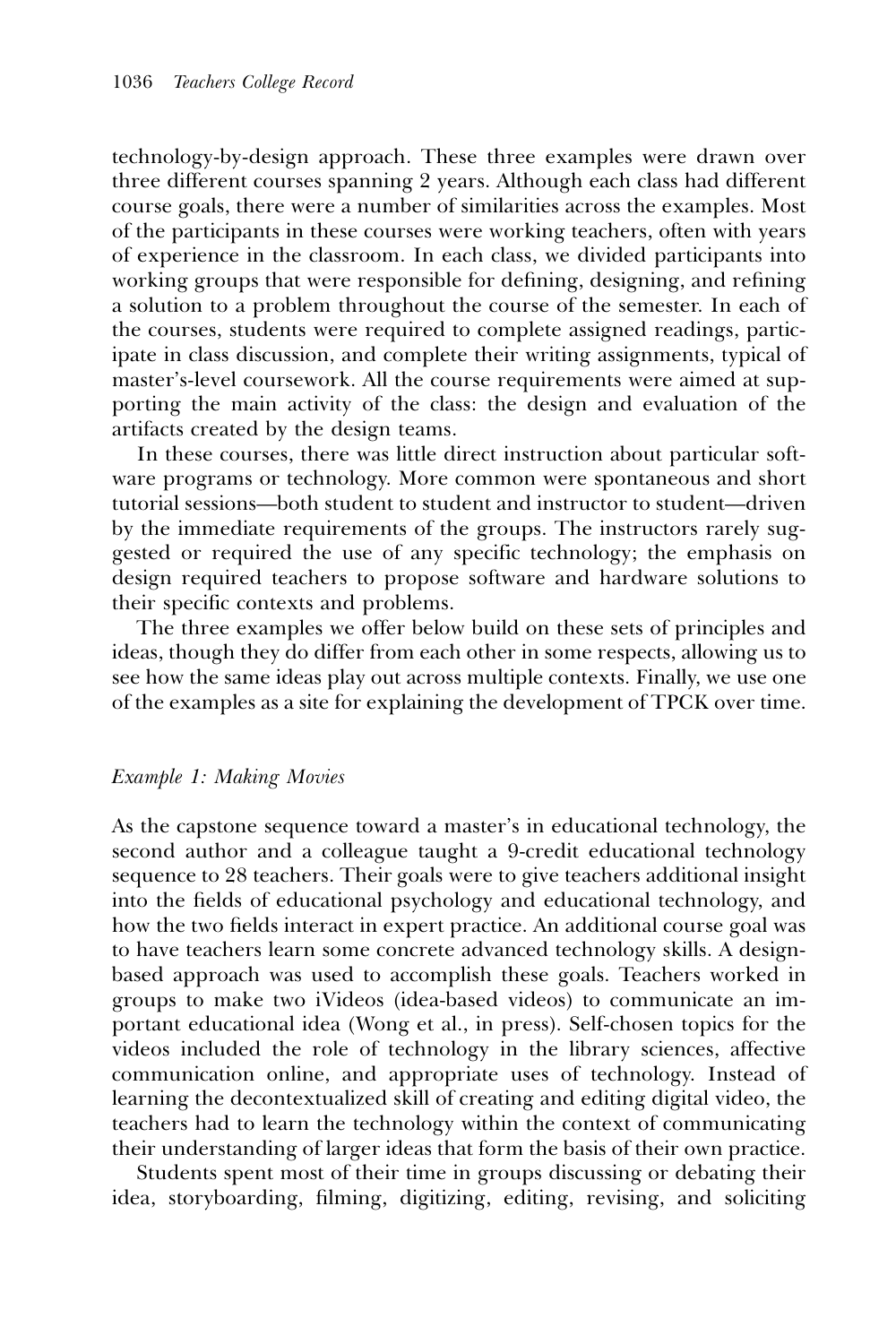feedback. The instructors scheduled regular times for the whole class to preview the participants' work in progress and receive feedback. Versions of their iVideos were posted to a Web site so that feedback from other master's-level courses could also serve as an impetus to change and redesign. Once the movies were complete, they were shown to an audience of approximately 80 other people involved in the summer session and were posted to the Web site so that people outside the summer school could also participate in the viewing and feedback.

The design approach often results in classrooms that look and feel quite different than traditional university offerings. This was especially true in this case. The teachers were never all in one place and spread to other rooms of the school, the hallway, outside, and any other place that they could find room to talk, film, edit, storyboard, discuss, screen, and preview video. These activities went well beyond class time, and teachers worked late into the night and through the weekends in the lab and in their dorms.

Given that there was no list of skills that teachers needed to learn, nor was their grade based on learning specific skills, the list of technologies that were learned was impressive. These included skills such as learning to operate digital cameras (still and video); using video and image editing software (iMovie, Adobe Premiere, and Adobe Photoshop); conducting Internet searches and uploading and downloading files via FTP or other means; and designing Web pages using software such as Dreamweaver or FrontPage. Apart from these specific skills, students also learned key concepts in information technology, such as Internet protocols, file formats and structure, and video compression technologies (codecs).

More important than acquiring the individual technology skills was learning about the subtleties and relationships between and among tools, actors, and contexts. Technology was learned in the context of expressing educational ideas and metaphors. Teachers learned a lot about how to focus a message in just two minutes of video, let images and symbolism convey ideas in an effective manner, inspire audiences, work together in groups, give and receive feedback, and communicate with audiences.

## Example 2: Redesigning Educational Web Sites

This master's-level course offered by the first author dealt with technical, pedagogical, and social issues around design and educational uses of Webbased technologies. Most participants in this graduate class were practicing K–12 teachers who brought their rich professional knowledge of teaching and learning to this course. Participants in this class were expected not only to learn interactive Web-based technology but also to generate abstract knowledge about designing educational technology through working in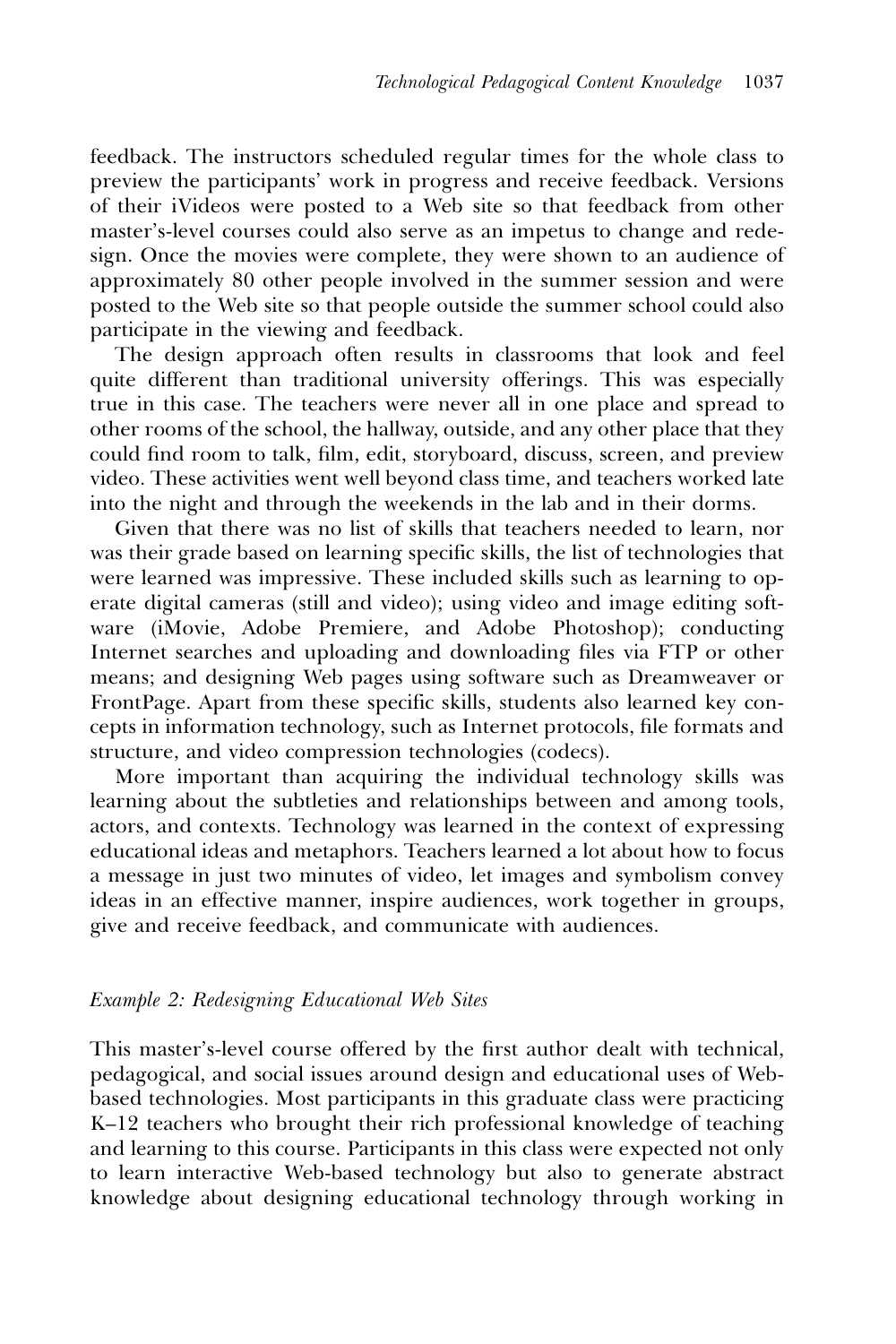groups on four different design projects. In the learning process, each member of the group was engaged in activities that compelled him or her to seriously study technology, education, the interface between the two, and the social dynamics of working with others.

Participants in this course were involved in the redesign of existing Web sites or Web resources. This emphasis on redesign was to ensure that the participants would not spend a lot of time researching the topic but instead would focus on key issues related to content, pedagogy, and technology. Sixteen teachers were divided into four groups, and each group took on a different redesign task. These included the redesign of a Web publishing course for middle school students and the redesign of a database on educational psychology theory and practice. Teachers in this class also participated in whole-class discussion, project presentations and critiques, asynchronous online discussion, journals, and final written group reflection on design process.

That the teachers were engaged in authentic design activities around educational technology compelled them to seriously study the complex relationships between technology and education. The redesign projects forced the participants to think deeply about evaluating the needs of the audience and to configure their design to meet these needs.

Participants learned about technologies as and when they needed to complete their projects. For example, individual groups learned about QuickTime VR, JavaScript, Web-based databases, and a variety of site building and image manipulation tools. They did this by studying manuals, talking to each other, talking to the instructor, and seeking out other locally available experts.

# Example 3: Faculty Development and Online Course Design

Six tenured faculty members became ''students'' in a regular master's-level educational technology course co-taught by the authors. Project teams consisted of one faculty member and three or four master's students who worked together to design an online course to be taught by the faculty member the following year. A typical class period had a whole-group component that was used to discuss readings about the theory and practice of online teaching and issues that applied to all groups, and a small-group component in which the design teams worked on their projects (Koehler, Mishra, Hershey, & Peruski, 2004; Koehler & Mishra, 2005; Mishra & Koehler, 2003; Mishra & Koehler, in press).

In our learning-technology-by-design approach, learning about technology was made implicit; participants learned about technologies as they needed to in order to fulfill some desired feature of the course that they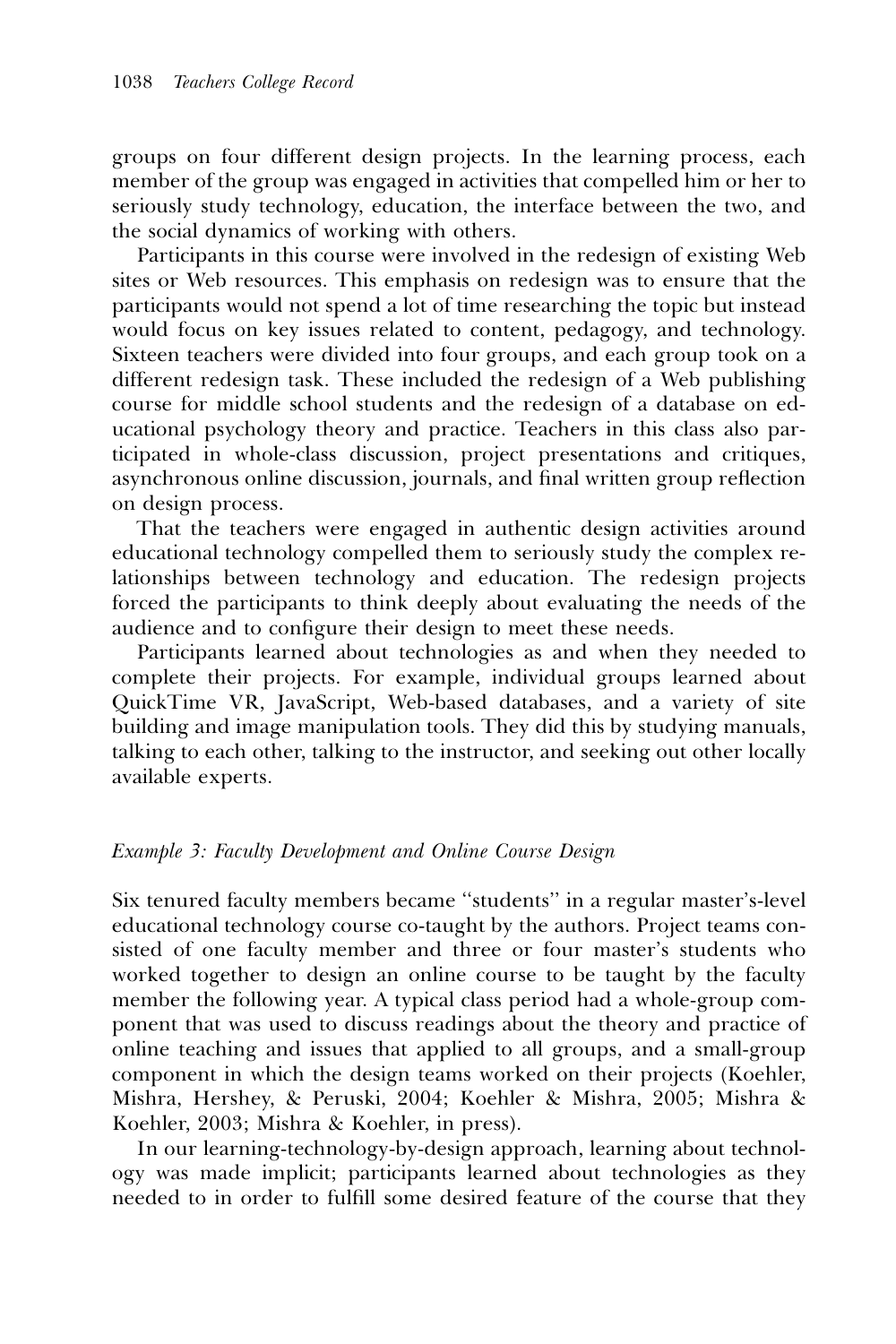were designing. One design team, for instance, focused a great deal on understanding how a faculty member could provide audio feedback to his students. Another group investigated the use of PowerPoint presentations via the Web to offer overviews of the lessons to be covered. Groups also explored a range of pedagogical issues, such as developing techniques for creating a learning community online, and strategies for problem-based learning. There were also topics common to all teams, including ideas about effective Web page design and issues of copyright, intellectual property, and privacy.

The task of designing an online course was a unique opportunity for most teachers. Seeing and participating in the process of developing a graduate-level course from scratch provided the participants with a opportunity to apply their knowledge of educational theory to a real-world context and thus further their own development as future lecturers, instructors, and professors. In addition, the chance to work with tenured faculty provided novel experiences for most of the students. By working with expert educators, they were able to interact with ideas in ways that they are seldom allowed. They worked over a whole semester with these ideas and were able to influence the experts' ideas and apply them to a real problem. Most student-participants reported that this course was one of the best they had ever had in their graduate program. Working on an authentic design problem within a group led by a faculty member made the experience a unique one—one very different from most courses that the students had taken before. As one student-participant said, ''This class has been one that I will never forget. From how much work building, maintaining, and revising an online course is to learning how to work in a group again, this experience has been one that has reshaped many things that I have held to or thought about teaching.''

### TPCK AS A FRAMEWORK FOR RESEARCH

Philosophers of science have argued that one of the most important functions played by theoretical frameworks is that they guide observation. As Chalmers (1976) said, ''Precise, clearly formulated theories are a prerequisite for precise observation statements'' (p. 27). In other words, observation statements cannot be made without using the language of some theory, and in turn, these theories determine what is investigated. Thus, frameworks play an important role by guiding the kinds of questions that we can ask, the nature of evidence that is to be collected, the methodologies that are appropriate for collecting this evidence, the strategies available for analyzing the data, and finally, interpretations that we make from this analysis.

How does the learning-technology-by-design approach lead to the development of TPCK? Clearly, the participants learned technology and were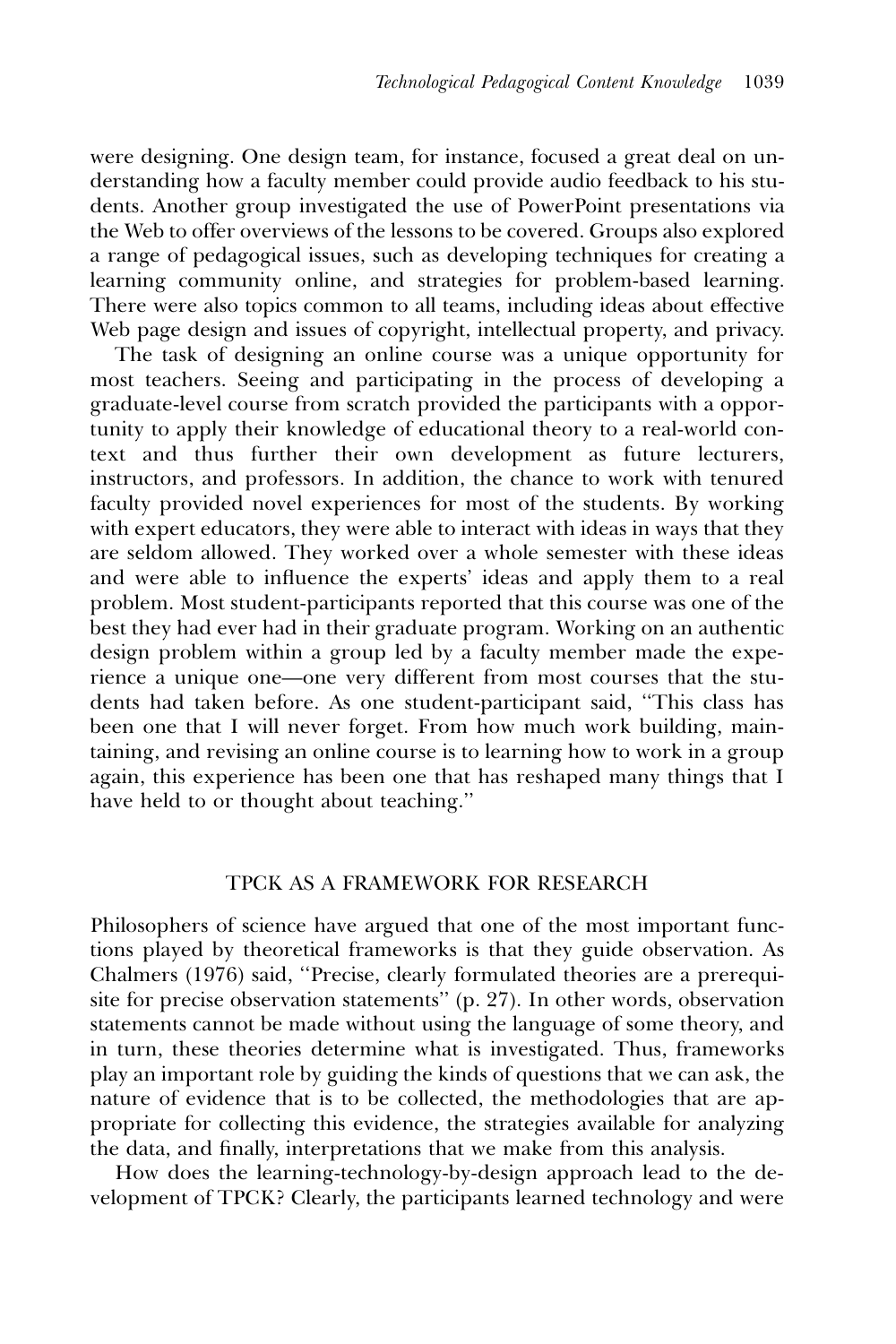immersed in content and pedagogy. But it was more than that. The design team participants were also forced to appreciate that design is about finding optimal solutions, not perfect solutions, through the process of ''satisficing'' (Simon, 1969). Applying this knowledge is a complex task, often riddled with contradictions and tensions. Participants in the design teams have to resolve these contradictions and tensions by looking at all the components that play into their design. They have to weigh alternatives and take decisions factoring the differential effects of their choices.

For example, consider the group redesigning the astronomy Web site for fifth graders. Teaching astronomy to fifth graders requires understanding not just astronomy but also what fifth graders know, the various misconceptions they have and how these misconceptions can be fruitfully addressed and rectified, and how to involve and motivate learners at this age. These issues are a crucial aspect of PCK. Similarly, participants in the design seminars had to contend with the fact that technologies afford newer and more complex representations of content, the idea at the heart of TCK. The development of this understanding—that is, the interconnection between technology and its representational affordances and constraints—can be seen in the manner in which the online course design teams would incorporate different technologies such as PowerPoint, Flash, images, video, and HTML pages into their course Web sites. The task of design reveals that not every topic can be shoehorned into any technology and, correspondingly, any given technology is not necessarily appropriate for every topic. The design teams also needed to deal with the relationship between technology and pedagogy (TPK). For instance, the process of developing an online community of learners varies complexly with both the technology selected (synchronous versus asynchronous discussion systems) and the norms and guidelines established for online discussion.

Most important, participating in the design tasks necessitates seeing all three of these components as being interdependent parts of a larger, more complex knowledge structure (TPCK). Thus, situations that call for reasoning about interactions (e.g., between technology, pedagogy and content) are an inherent feature of the learning-technology-by-design approach.

Dewey (1938/1997) argued that every experience should prepare a person for later experiences of a deeper, more expansive quality. However, not all experiences are equally moving or transformative. The learning technology by design seminars, by integrating pedagogy, content, and technology, allow teachers to extract ''the full meaning'' of the experience in order to be ''prepared for doing the same thing in the future'' (p. 49). This is not to say that we believe that some simple learning-technology-by-design experiences fully prepare teachers. Rather, we see learning by design as the foundation for building a beginning repertoire (Feiman-Nemser, 2001) in which repertoire is defined as ''a variety of techniques, skills, and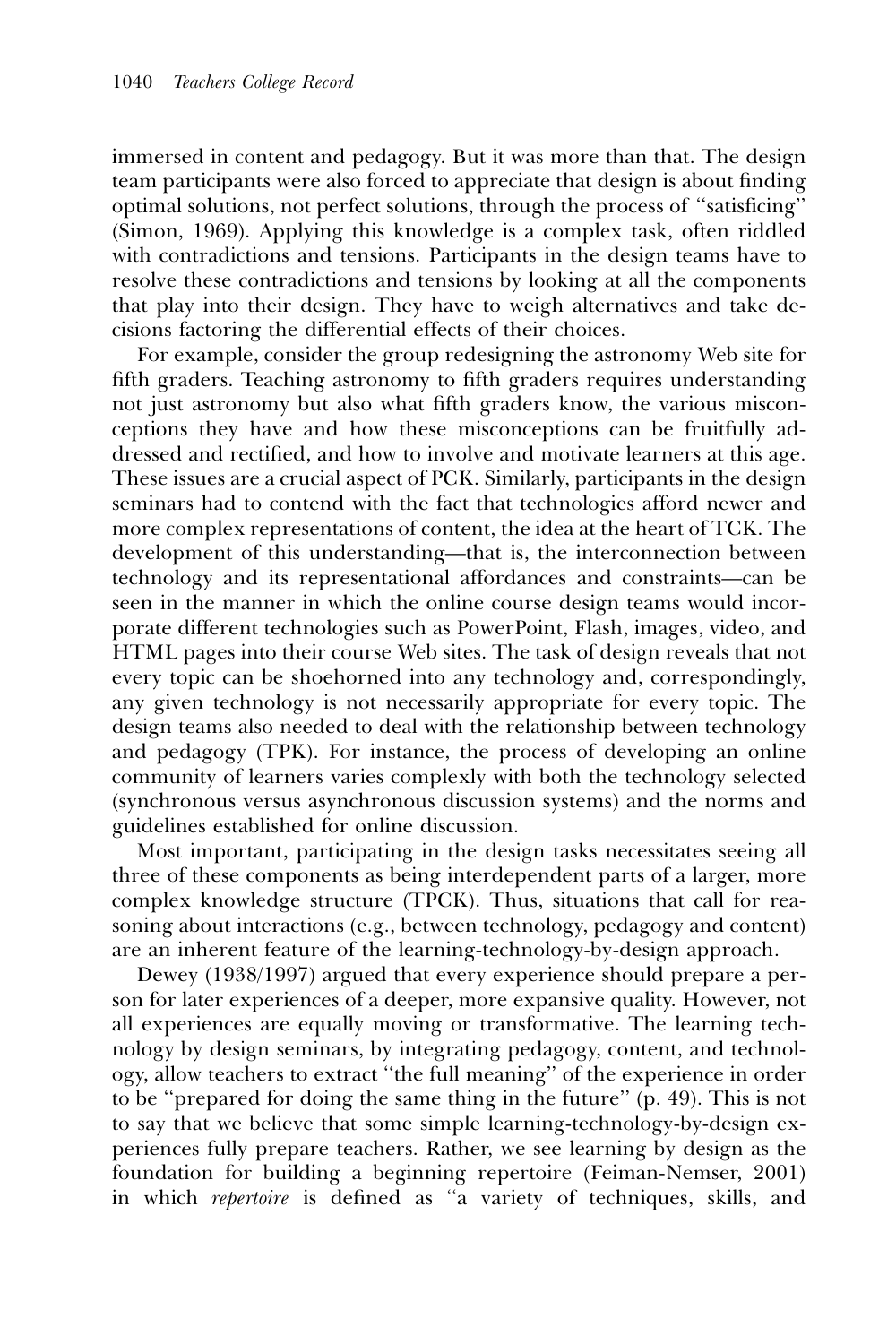approaches in all dimensions of education that teachers have at their fingertips'' (Wasley, Hampel, & Clark, 1997, p. 45).

That participants in our design teams develop TPCK is not something that needs to be accepted at face value. Whether students develop TPCK is an empirical question and one that we have addressed in our research (Koehler & Mishra, 2005; Koehler, Mishra, Hershey, & Peruski, 2004; Koehler, Mishra, & Yahya, 2004; Koehler, Mishra, & Yahya, in press). Added to these research studies are first-person accounts by the participants of their lived experience in these seminars (see Mishra, Koehler, & Zhao, in press).

Accordingly, we have found the TPCK framework not only helpful for articulating a clear approach to teaching (learning technology by design) but also as an analytic lens for studying the development of teacher knowledge about educational technology. We present three research studies that in different ways offer insight into the manner in which TPCK develops in a learning technology by design seminar.

#### CASE STUDIES OF DESIGN TEAMS

In Koehler, Mishra, Hershey, and Peruski (2004), we studied design teams as they worked on developing an online course. Participants in the design team included a senior faculty member at the college and three master's students. We collected a wide range of chronological data, including progress reports, group postings, e-mail interviews with the students, indepth interviews with the faculty members, the students' reflection papers, and versions of their evolving course Web site. These data were used to develop case studies of the design groups. Initially, all the data were reviewed to identify emerging themes and develop a narrative of the development of the online course. The process of analyzing the development of the course was iterative; the data and instantiations of the analysis were continually revisited based on feedback from other members in the group.

Analysis revealed that the scenarios enacted by each design group have common elements that play out in unique ways depending upon the course, the faculty member, and the students in the team. Common to each group were various episodes of grappling with issues of representation of content, pedagogy, and technology. Three stages characterized the progress of the design teams. In the first stage, the emphasis was on determining proper goals and roles for the participants and constructing the first draft of the course Web site. The second stage was characterized by role consolidation and a broader concern with issues of representation of course content and pedagogical strategies as possible through this new technological medium: the Web. In the final stage, toward the end of the semester, groups tended to focus on integrating different parts of their course to fit together smoothly, or work on a problem of particular interest to the group.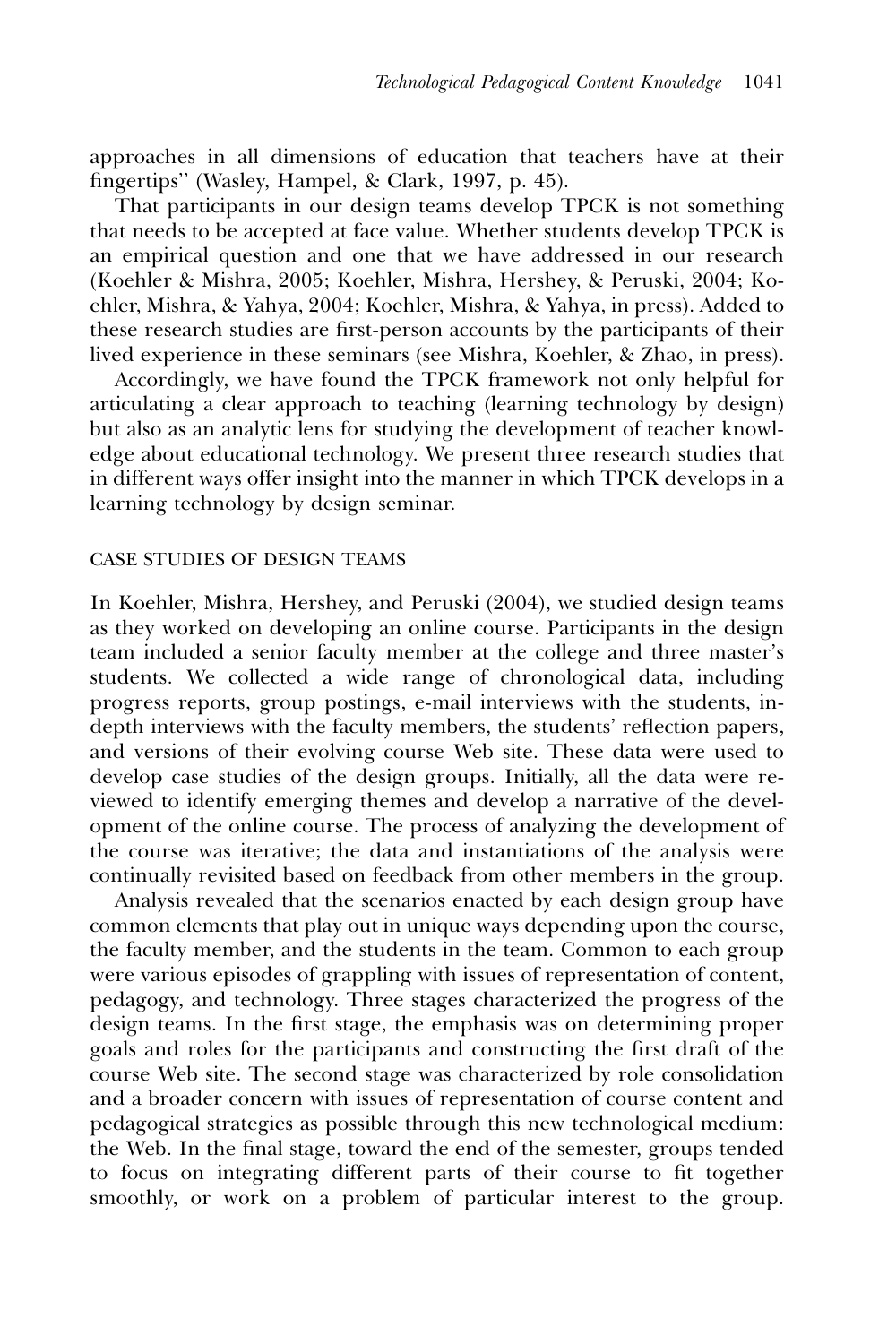Although each group spent a differing amount of time in each stage, they all progressed through each stage during the course.

We tracked one faculty member, Dr. Shaker, focusing on the evolution of her thinking and the thinking of her design team. Our analysis revealed important changes in Dr. Shaker's technological literacy and her thinking about her personal relationship with technology. In accounting for these changes, we argued that the learning-by-design approach afforded rich opportunities for Dr. Shaker and her other team members to deeply consider the relationships among content, pedagogy, and technology.

When we began this study, we had a nascent conceptualization of the TPCK framework. This study led to the first clear articulation of the TPCK framework. This study is an example of how the TPCK framework guided the research even while allowing us to develop the framework further by empirically grounding it.

## USING TPCK AS AN ANALYTICAL FRAMEWORK

In later work (Koehler, Mishra, & Yahya, in press; Koehler, Mishra, Yahya, & Yadav, 2004), we looked more closely at the manner in which TPCK developed through participation in a design-based activity. Data for the study were collected by a trained researcher who observed the group interactions and maintained detailed field notes on the discussions of two groups in our design seminar.

We used the TPCK framework for analyzing the observation notes. To study changes in the way that the group interacted, we analyzed three weeks of recorded notes—an early week, a middle week, and a late week. The recorded notes were segmented into discourse episodes according to turns in the conversation and then independently analyzed and categorized into three categories: content (C), pedagogy (P), and technology (T). The coding categories were not mutually exclusive, so, for example, a segment might be about technology and pedagogy (TP), or about technology, pedagogy, and content (TPC), and so on.

These data were then analyzed both quantitatively and qualitatively to demonstrate the manner in which TPCK develops through engagement with authentic design tasks. Quantitative analysis showed that both design teams moved from considering technology, pedagogy, and content as being independent constructs and toward a more transactional and codependent construction that indicated a sensitivity to the nuances of technology integration. At a qualitative level, we used the classification scheme to develop a diagrammatic model to represent design talk. Our analysis shows both similarities and differences between the two groups at multiple levels. The groups evolved with time, both in terms of the roles played by the participants and the nature of meaning making within the groups. This suggests that devel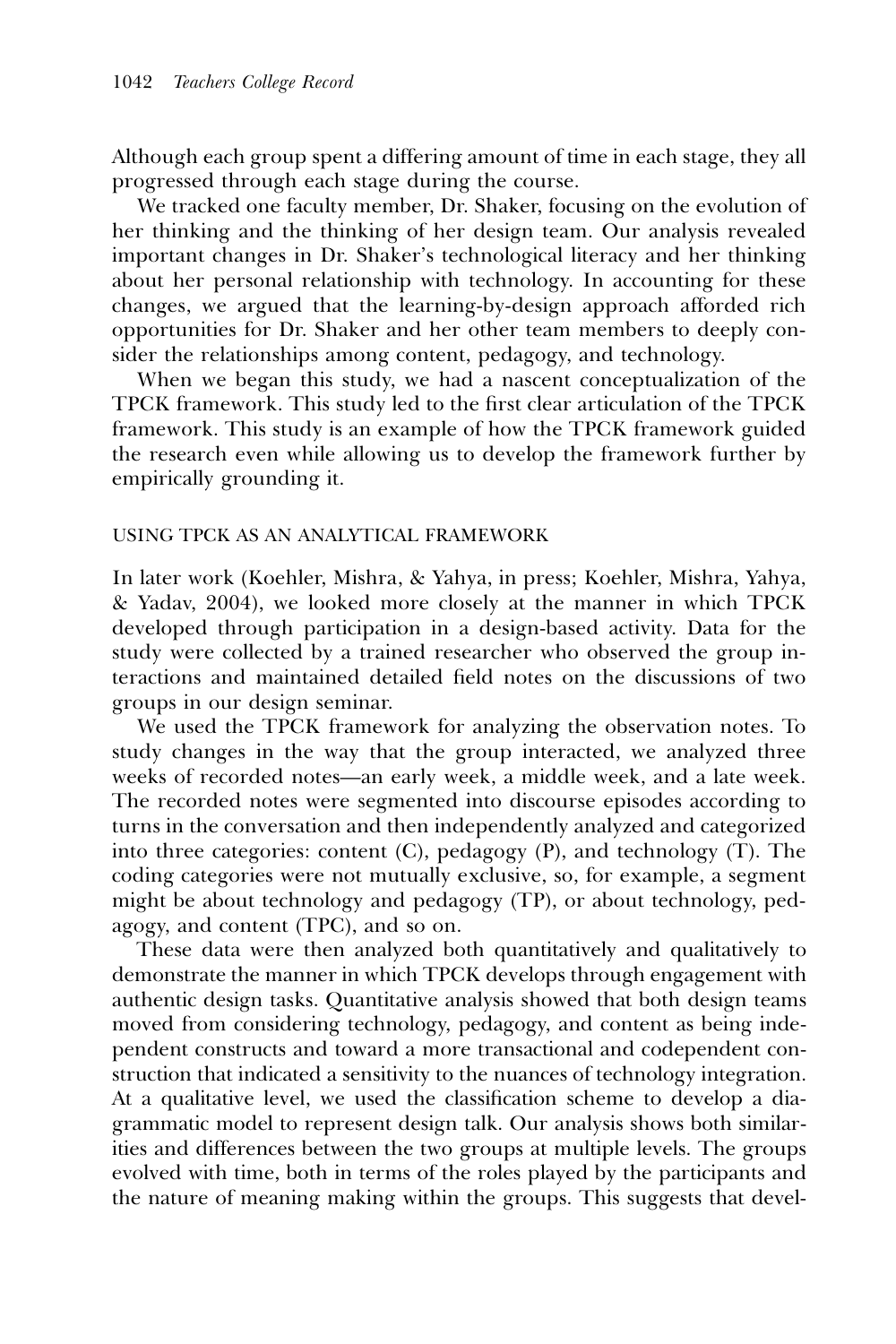oping TPCK is a multigenerational process that involves the development of deeper understandings of the complex web of relationships between content, pedagogy, and technology, and the contexts within which they function.

# DEVELOPING A SURVEY INSTRUMENT TO TRACK THE EVOLUTION OF TPCK

Our most recent research work (Koehler & Mishra, 2005) has focused on measuring the development of TPCK through surveys administered at different times during the semester. In particular, we are concerned that although qualitative (or mixed-method) studies, such as the ones described above, offer rich and detailed information about the phenomena (teacher knowledge around technology), they are time consuming and difficult to replicate. In this study, we developed and administered a survey instrument to assess the development of TPCK by student and faculty participants in the learning technology by design seminar.

The survey instrument consisted of 35 items—33 Likert scale items and 2 short-answer questions—attempting to determine the level of TPCK knowledge both at the individual and group levels. For example, we asked participants the following questions: (1) Our group has been thinking and talking about course pedagogy [to address pedagogical knowledge—PK]; (2) Our group has been thinking and talking about technology [to address technological knowledge—TK]; and (3) Our group has been considering how pedagogy and technology influence one another [to address technological pedagogical knowledge—TPK]. Similar items were created for each component of the framework, including TPCK.

Four faculty members and 13 students completed surveys twice, once toward the beginning of the semester and once at the end. Our data clearly show that participants in our design teams moved from considering technology, pedagogy, and content as independent constructs toward a more transactional and codependent construction that indicated a sensitivity to the nuances of technology integration. In other words, they showed a significant shift toward developing TPCK, involving the development of deeper understandings of the complex web of relationships between content, pedagogy, and technology and the contexts within which they function.

## DISCUSSION: WHAT DOES THE TPCK FRAMEWORK BUY US?

What is the value of a theoretical framework? Theories, frameworks, or models can be seen as conceptual lenses through which to view the world. They help us in identifying objects worthy of attention in the phenomena that we are studying, highlighting relevant issues and ignoring irrelevant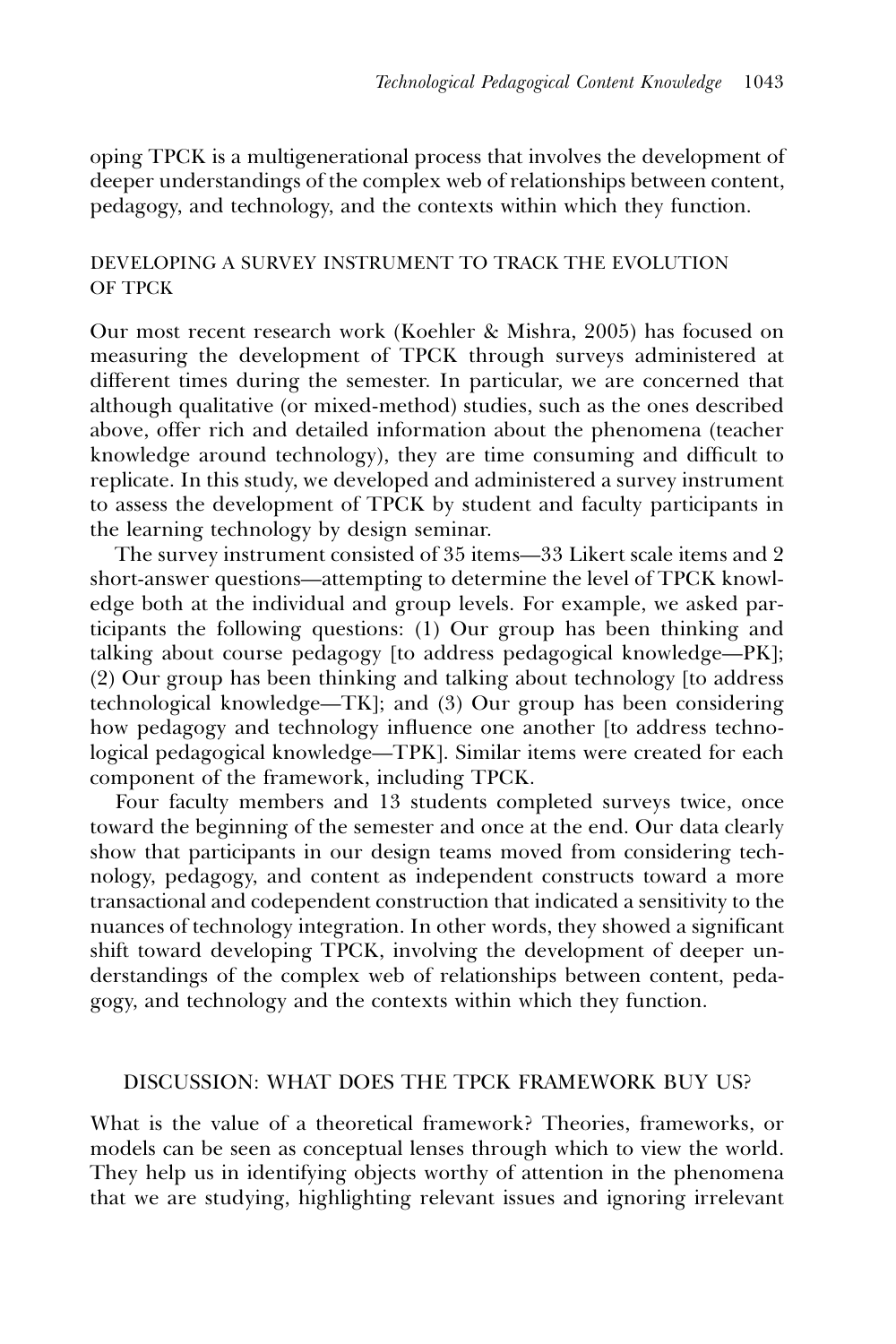ones. They can work as classification schemes by providing insights into the nature and relationships of the objects under scrutiny. In the following sections, we outline the value of the TPCK framework for thinking about complex systems, such as educational technology. Additionally, we briefly summarize the different contributions that this work makes to the scholarship of educational technology.

## DESCRIPTIVE

Theories and frameworks help to make sense of the world. They provide us with concepts and terminologies with which to describe phenomena accurately. In this regard, the TPCK framework allows us to make sense of the complex web of relationships that exist when teachers attempt to apply technology to the teaching of subject matter. Though separating the three concepts and their relationships may be difficult in practice, the TPCK approach helps us identify important components of teacher knowledge that are relevant to the thoughtful integration of technology in education.

The TPCK framework allows us to conceptualize and discuss a complex web of relationships in a methodological, grounded manner. It respects the richness of the field of study even while offering analytic tools that allow us to study it. This not only helps us identify phenomena in the world, but it also gives us a language to talk about it. For instance, one of the most frequent criticisms of educational technology is that it is driven more by the imperatives of the technology than by sound pedagogical reasons. Our framework argues that, though this can often be problematic, it is not necessarily a bad thing. Newer tools and technologies often offer possibilities that could not have been envisaged earlier. Teachers and educational technology scholars who understand that there is a relationship between technology and content (TCK in our framework) understand that, for example, there is no simple relationship between content and technology. Technology and content exist in a continually evolving relationship, sometimes driven by newer content-related ideas that emerge and at other times by newer technologies that allow for different kinds of representations and access. The TPCK framework, we argue, has given us a language to talk about the connections that are present (or absent) in conceptualizations of educational technology. In addition, our framework places this component, the relationship between content and technology, within a broader context of using technology for pedagogy.

## INFERENTIAL

Theories and frameworks allow us to make inferences about the world. These inferences may be about phenomena that we have not yet understood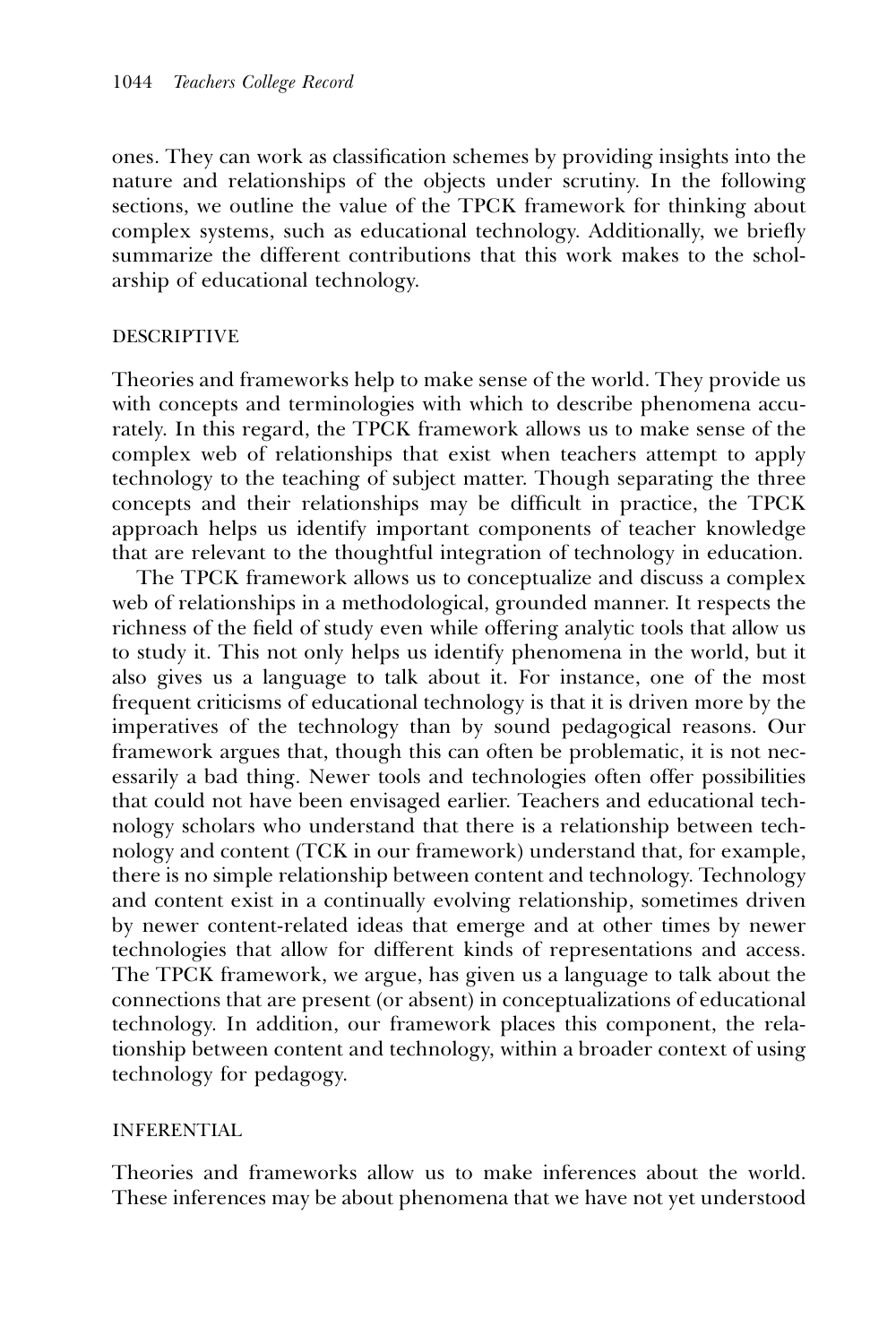sufficiently to know what to look for and where to look. Inferences can also be used to predict the consequences of making changes in the situation. The TPCK framework allows us not just to understand what effective teaching with technology is about, but it also allows us to make predictions and inferences about contexts under which such good teaching will occur. Clearly, workshops for professional development that focus on developing skill sets specific to particular technologies or the programs that merely focus on generic pedagogical techniques removed from content are not sufficient; they only address the TK (technology) in our framework and ignore the connections with CK (content) and PK (pedagogy). In addition, the TPCK framework allows us to look more closely at successful programs of technology integration and suggest inferences about the causal mechanisms underlying their success. Furthermore, the framework also allows us to make predictions about the contexts within which teachers will apply technology in smart, interesting, and useful ways.

### APPLICATION

Theories, particularly those in the arena of education, need to tell us how we can apply the ideas to the real world. This is a pragmatic concern and helps us design better learning contexts and systems. In addition, a good theory or framework offers us the right level of analysis to bridge the gap between description and design. There are two aspects to the application of the TPCK framework. First, the TPCK framework allows us to critique simplistic approaches toward developing teacher knowledge. Further, it assists us in developing better learning environments. In particular, it argues against teaching technology skills in isolation and supports integrated and design-based approaches as being appropriate techniques for teaching teachers to use technology. It argues that learning environments that allow students and teachers to explore technologies in relationship to subject matter in authentic contexts are often most useful. Additionally, the TPCK framework can also help us in conducting scholarship and research into the nature and development of teacher knowledge. It provides an analytic framework and categorization schemes for the analysis of teacher knowledge and its evolution.

#### **CONCLUSION**

The complexity of teacher knowledge makes it extremely difficult to represent it within one overarching framework or theory (Fenstermacher, 1994). In particular, any representation of teacher knowledge needs to reflect its socially constructed and dynamic nature. In this article, we have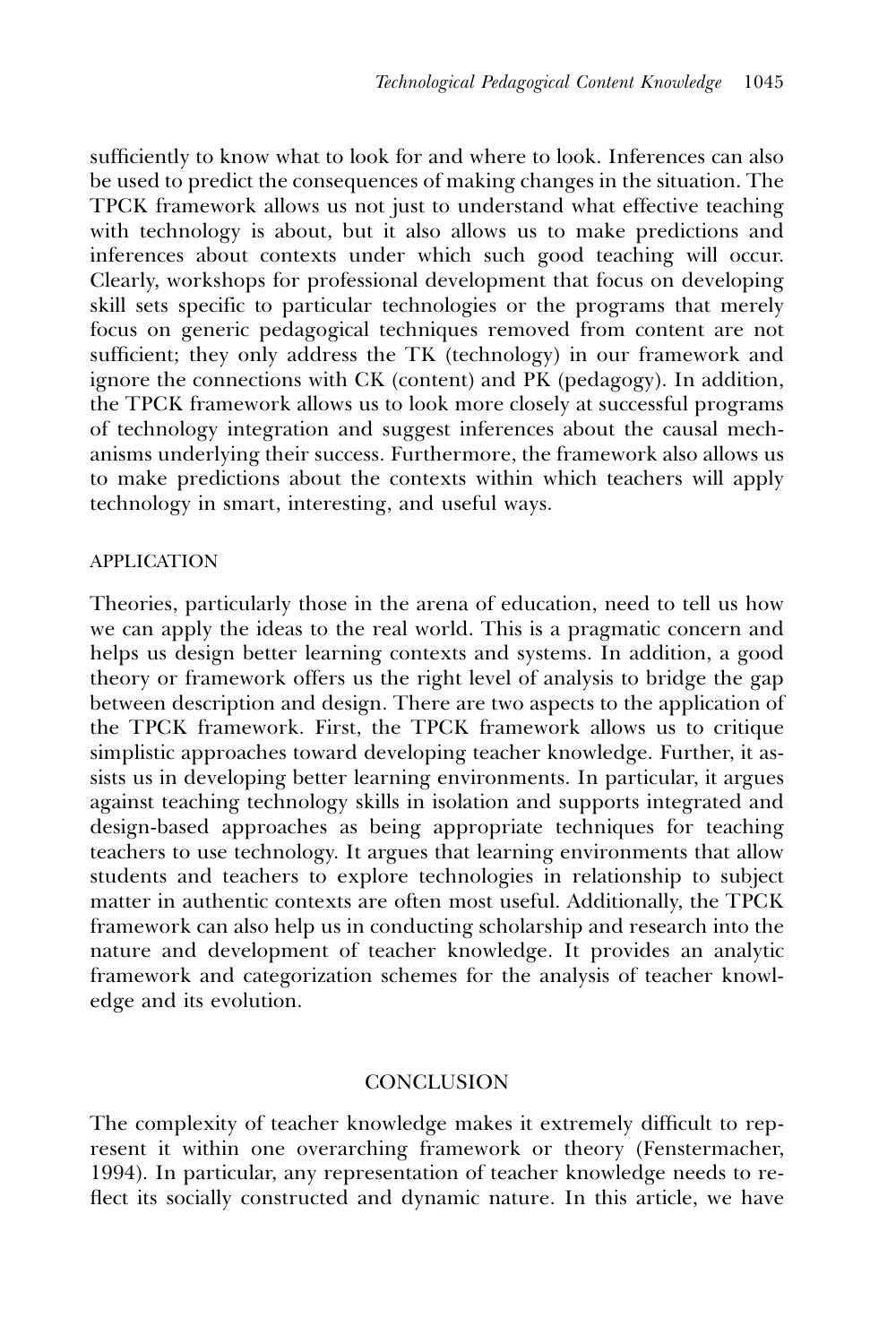argued that underlying the complexities of teacher knowledge are certain key components and the transactional relationships among these components. The TPCK framework allows us to tease apart some of the key issues that are necessary for scholarly dialogue about educational technology. Our model considers how content, pedagogy, and technology dynamically coconstrain each other. Additionally, we show how the TPCK framework can be used to design pedagogical strategies and an analytic lens to study changes in educators' knowledge about successful teaching with technology. Our research shows that, given opportunities to thoughtfully engage in the design of educational technology, teachers showed tremendous growth in their sensitivity to the complex interactions among content, pedagogy, and technology, thus developing their TPCK. Often, analysis of group discussions focuses on the nature of control and evolution of group dynamics. However, by using a lens suggested by our model, focus was directed instead to what is truly important: a coherent and nuanced understanding of technological pedagogical content knowledge.

We believe that developing TPCK ought to be a critical goal of teacher education. As Shulman (1987) argued,

The goal of teacher education is not to indoctrinate or train teachers to behave in prescribed ways, but to educate teachers to reason soundly about their teaching as well as to perform skillfully. Sound reasoning requires both a process of thinking about what they are doing and an adequate base of facts, principles and experiences from which to reason. Teachers must learn to use their knowledge base to provide the grounds for choices and action. . . . Good teaching is not only effective behaviorally, but must also reset on a foundation of adequately grounded premises. (p. 13)

We believe that the TPCK framework can guide further research and curriculum development work in the area of teacher education and teacher professional development around technology. The framework allows us to view the entire process of technology integration as being amenable to analysis and development work. Most important, the TPCK framework allows us to identify what is important and what is not in any discussions of teacher knowledge surrounding using technology for teaching subject matter.

To sum up, we see our work as contributing, at multiple levels, to theory, pedagogy, methodology, and practice. In the realm of theory, we have extended previous discussions of TPCK (Hughes, 2005; Keating & Evans, 2001; Lundeberg et al., 2003; Margerum-Leys & Marx, 2002; Zhao, 2003) and put them on firmer ground. In the area of pedagogy, we provide additional support to the use of authentic design-based activities for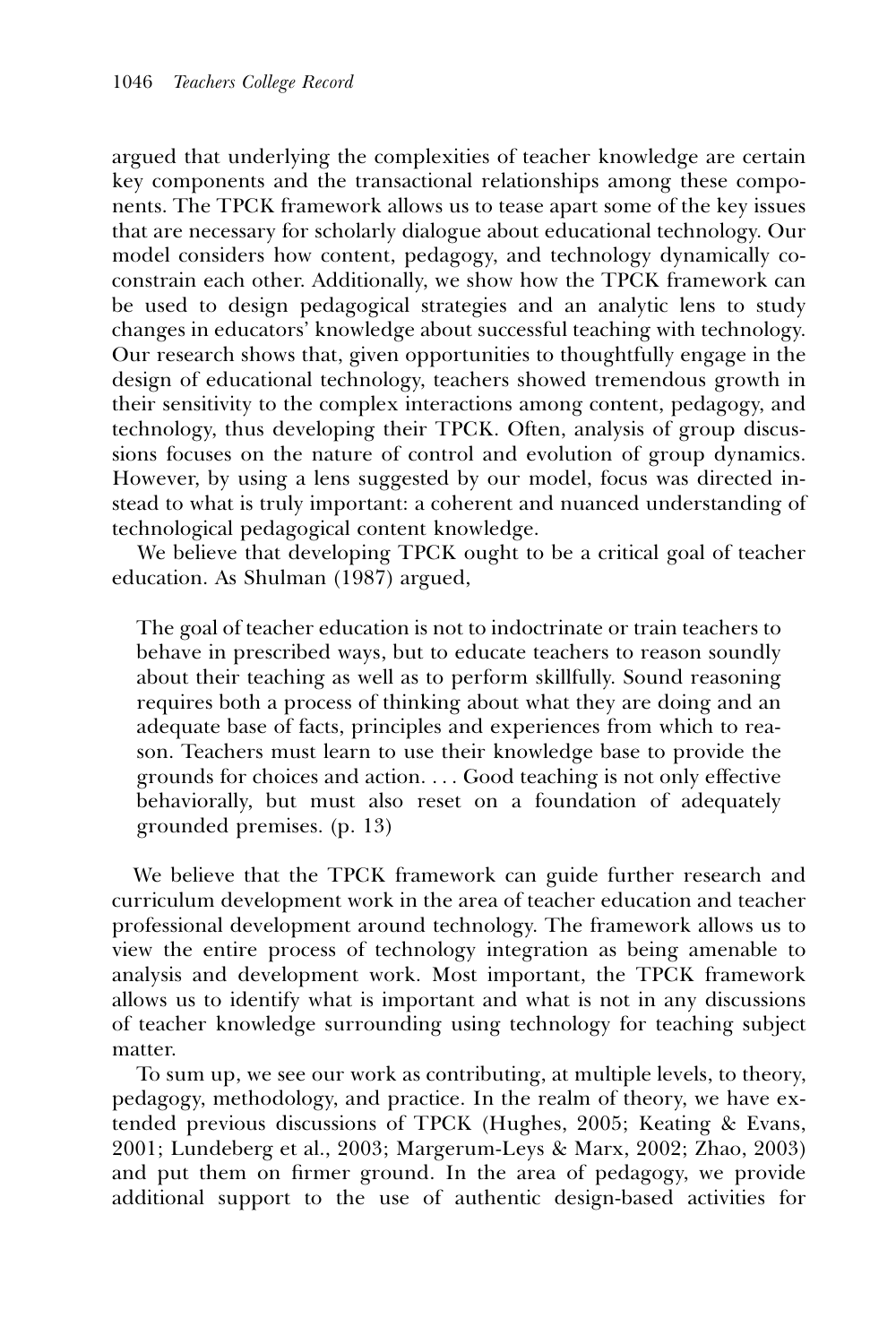teaching technology by allowing students to learn in contexts that honor the rich connections between technology, the subject matter (content), and the means of teaching it (the pedagogy). Methodologically, we have presented a representation scheme that permits tracking the socially constructed and dynamic nature of TPCK as it develops through discussion and engagement with pedagogical, technological, and content-related issues. Finally, we believe that the approach that we have developed in this article and in other publications can be the basis for a more integrated perspective on research and pedagogy. We also believe that such approaches can help bridge the gap between educational research and practice (Brown, 1992; Cobb et al., 2003; Design-Based Research Collective, 2003).

We are sensitive to the fact that in a complex, multifaceted, and illstructured domain such as integration of technology in education, no single framework tells the ''complete story''; no single framework can provide all the answers. The TPCK framework is no exception. However, we do believe that any framework, however impoverished, is better than no framework at all. As Charles Darwin said,

About thirty years ago there was much talk that geologists ought only to observe and not theorize; and I well remember someone saying that at this rate a man might as well go into a gravel pit and count the pebbles and describe the colors. How odd it is that anyone should not see that all observation must be for or against some view if it is to be of any service! (Darwin & Seward, 1903, p. 195)

In proposing the TPCK framework, we have sought to provide one such view.

The authors would like to thank all the participants in our courses, faculty and students, without whose efforts none of this work would have been possible. We would also like to thank the following individuals for their help over the years (in alphabetical order): Carole Ames, Rick Banghart, Kathryn Dirkin, Irfan Muzaffar, Lisa Peruski, Aparna Ramchandran, Aman Yadav, Kurnia Yahya, and Yong Zhao. Finally, we would like to thank three anonymous reviewers for their feedback. This research has been partially supported by a Preparing Tomorrow's Teachers to Use Technology grant from the United States Department of Education.

#### **Notes**

1 Contributions of the first two authors to this article were equal. We rotate the order of authorship in our writing.

2 In a famous article titled, ''Is the Scientific Paper a Fraud?'' (1963), Sir Peter Medawar argued that written presentations of the research process (a.k.a. journal articles) often give a ''misleading narrative of the processes of thought'' that go into the actual doing of the research.

This article is somewhat guilty of the same, attempting as it does to compress years of work into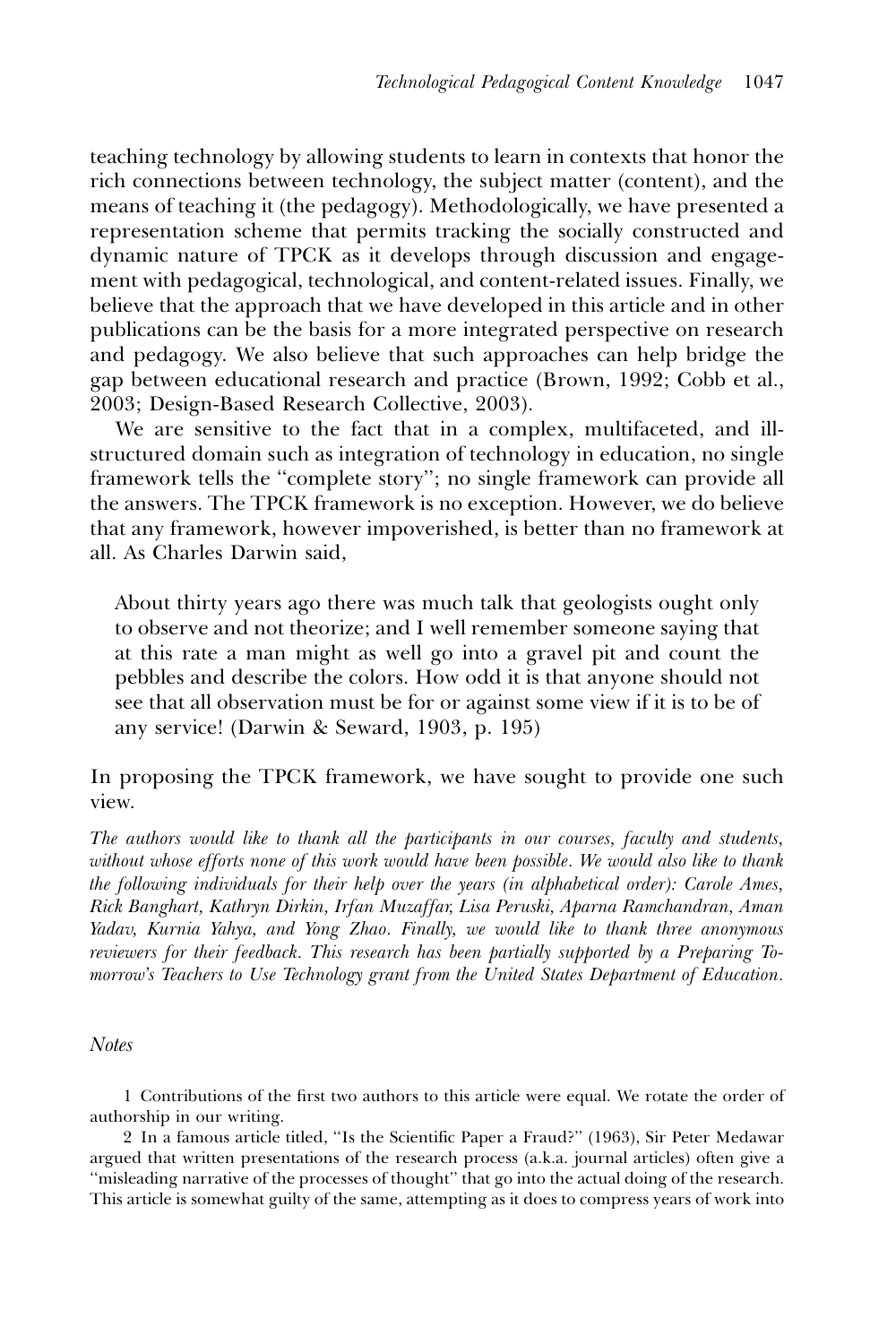a single comprehensible narrative. The development of the TPCK framework did not happen ex nihilo. A precursor to the TPCK idea was a brief mention of the triad of content, theory, and technology in Mishra (1998), though within the context of educational software design. In the context of the research presented in this article, the first indications of TPCK came from the learning-technology-by-design seminars. We taught these seminars based on our constructivist leanings and a sense of the futility of teaching particular software programs or skills (for reasons given in the article). However, as we taught and observed these courses, we realized that there were positive things happening that went beyond merely learning technology. This led to our initially unfunded research program. We began with a qualitative research study of one design team member, a higher education faculty member whom we called Dr. Shaker (Koehler, Mishra, Hershey, & Peruski, 2004). It was in preparing this case study that we received the first suggestion about the TPCK idea. This idea was made concrete in discussions that fed into the design and analysis of the next study (Koehler & Mishra, 2005; Koehler, Mishra, & Yahya, 2004). In this study, we made TPCK the focus, using that to analyze design discourse to chart the development of TPCK over time. In Koehler and Mishra (2005), we attempted to capture TPCK through the design of a survey instrument. Of course, in the meantime, we were still teaching the Learning Technology by Design seminars—initially face to face and now online as well—in addition to writing about our experiences.

#### References

- American Association for the Advancement of Science. (1999). Dialogue on early childhood science, mathematics, and technology education. Washington, DC: Author.
- American Association for the Advancement of Science. (2001). Project 2061: Proceedings of the second AAAS technology education research conference. Washington, DC: Author.
- Anderson, R. D., & Mitchner, C. P. (1994). Research on science teacher education. In D. L. Gabel (Ed.), Handbook of science teaching and learning (pp. 32–37). New York: Macmillan.
- Ball, D. (1996). Teacher learning and mathematics reforms: What we think we know and what we need to learn. Phi Delta Kappan, 77(7), 500-508.
- Ball, D. L., & McDiarmid, G. W. (1990). The subject matter preparation of teachers. In W. R. Houston (Ed.), Handbook of research on teacher education (pp. 437–449). New York: Macmillan.
- Barab, S. A., & Duffy, T. M. (2000). From practice fields to communities of practice. In D. Jonassen & S. Land (Eds.), Theoretical foundation of learning environments (pp. 25–56). Mahwah, NJ: Erlbaum.
- Blumenfeld, P. C., Marx, R. W., Soloway, E., & Krajcik, J. (1996). Learning with peers: From small group cooperation to collaborative communities. Educational Researcher, 25(8), 37-40.
- Blumenfeld, P. C., Soloway, E., Marx, R., Krajcik, J., Guzdial, M., & Palincsar, A. (1991). Motivating project-based learning: Sustaining the doing, supporting the learning. Educational Psychologist, 26(3 & 4), 369–398.
- Brand, G. (1997). What research says: Training teachers for using technology. Journal of Staff Development, 19(1), 10–13.
- Brown, A. L. (1992). Design experiments: Theoretical and methodological challenges in creating complex interventions in classroom settings. Journal of the Learning Sciences, 2(2), 141–178.
- Brown, A. L., & Campione, J. C. (1996). Guided discovery in a community of learners. In K. McGilly (Ed.), Classroom lessons: Integrating cognitive theory and classroom practice (pp. 229– 270). Cambridge, MA: MIT Press.
- Brown, J. S., Collins, A., & Duguid, P. (1989). Situated cognition and the culture of learning. Educational Researcher, 18(1), 32–42.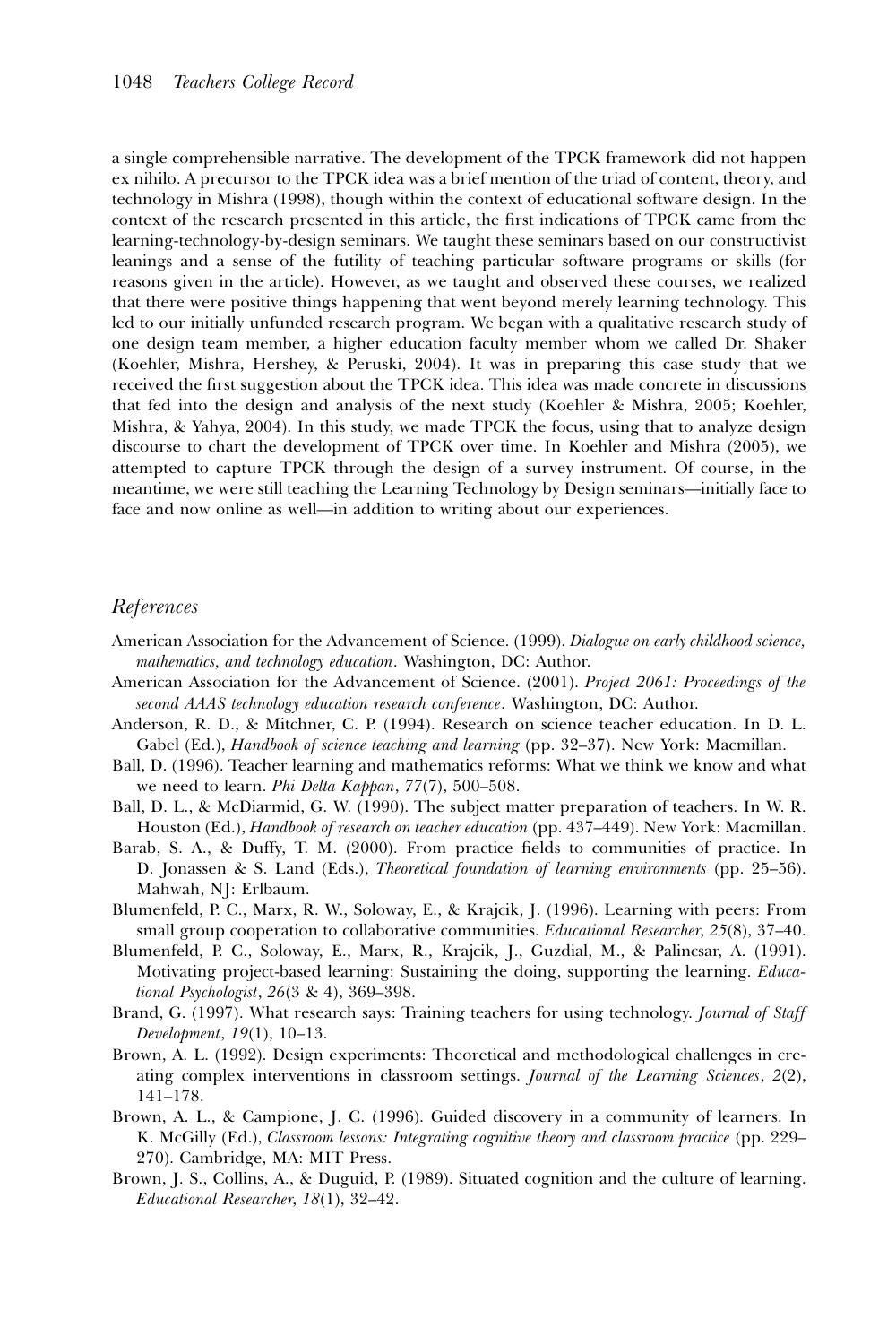- Brown, A. L., & Duguid, P. (1991). Organisational learning and communities of practice: Towards a unified view of working, learning, and innovation. Organisational Science, 2(1), 40–57.
- Bruce, B. C. (1997). Literacy technologies: What stance should we take? Journal of Literacy Research, 29(2), 289–309.
- Bruce, B. C., & Hogan, M. C. (1998). The disappearance of technology: Toward an ecological model of literacy. In D. Reinking, M. McKenna, L. Labbo, & R. Kieffer (Eds.), *Handbook of* literacy and technology: Transformations in a post-typographic world (pp. 269–281). Hillsdale, NJ: Erlbaum.
- Carr, A., Jonassen, D., Litzinger, M. E., & Marra (1998). Good ideas to foment educational revolution: The role of systematic change in advancing situated learning, constructivism, and feminist pedagogy. Educational Technology, 38(1), 5–15.
- CEO Forum on Education and Technology. (2000). Teacher preparation STaR chart: A self-assessment tool for colleges of education [Electronic version]. Washington, DC: Author. Retrieved June 28, 2004, from http://www.ceoforum.org/downloads/tpreport.pdf
- Chalmers, A. F. (1976). What is this thing called science? Philadelphia: Open University Press.
- Chase, W. G., & Simon, H. A. (1973). Perception in chess. Cognitive Psychology, 4(1), 55–81.
- Cobb, P., Confrey, J., diSessa, A., Lehrer, R., & Schauble, L. (2003). Design experiments in education research. Educational Researcher, 32(1), 9–13.
- Cochran, K. F., King, R. A., & DeRuiter, J. A. (1993). Pedagogical content knowledge: An integrative model for teacher preparation. Journal of Teacher Education, 44(4), 263–272.
- Darwin, F., & Seward, A. C. (Eds.). (1903). More letters of Charles Darwin. London: John Murray.
- Design-Based Research Collective. (2003). Design-based research: An emerging paradigm for educational inquiry. Educational Researcher, 32(1), 5–8.
- Dewey, J. (1934). Art as experience. New York: Perigree.
- Dewey, J. (1997). Experience and education. New York: Simon and Schuster. (Original work published 1938).
- Dewey, J., & Bentley, A. F. (1949). *Knowing and the known*. Boston: Beacon.
- Feiman-Nemser, S. (2001). From preparation to practice: Designing a continuum to strengthen and sustain teaching. Teachers College Record, 103(6), 1013–1055.
- Fenstermacher, G. D. (1994). The knower and the known: The nature of knowledge in research on teaching. In L. Darling-Hammond (Ed.), Review of research in education (Vol. 20, pp. 3–56). Washington, DC: American Educational Research Association.
- Ferdig, R. E., Mishra, P., & Zhao, Y. (2004). Component architectures and Web-based learning environments. Journal of Interactive Learning Research, 15(1), 75–90.
- Fulton, K., Glenn, A., & Valdez, G. (2003). Three preservice programs preparing tomorrow's teachers to use technology: A study in partnerships. Retrieved June 29, 2004, from http://www.ncrel.org/ tech/preservice/
- Fulton, K., Glenn, A., Valdez, G., & Blomeyer, R. (2002). Preparing technology-competent teachers for urban and rural classrooms: A teacher education challenge. Retrieved June 29, 2004, from http://www.ncrel.org/tech/challenge
- Gibson, J. J. (1986). The ecological approach to visual perception. Hillsdale, NJ: Erlbaum.
- Glaser, . R. (1984). Education and thinking: The role of knowledge. American Psychology, 39(2), 93–104.
- Glenn, A. (2002a). Emergence of technology standards for preservice teacher education. Brief paper published by North Central Regional Educational Laboratory, Naperville, IL. Retrieved June 29, 2004, from http://www.ncrel.org/tech/standard
- Glenn, A. (2002b). A perspective on the renewal of teacher education. Brief paper published by North Central Regional Educational Laboratory, Naperville, IL. Retrieved June 29, 2004, from http://www.ncrel.org/tech/renew
- Grossman, P. (1990). The making of a teacher. New York: Teachers College Press.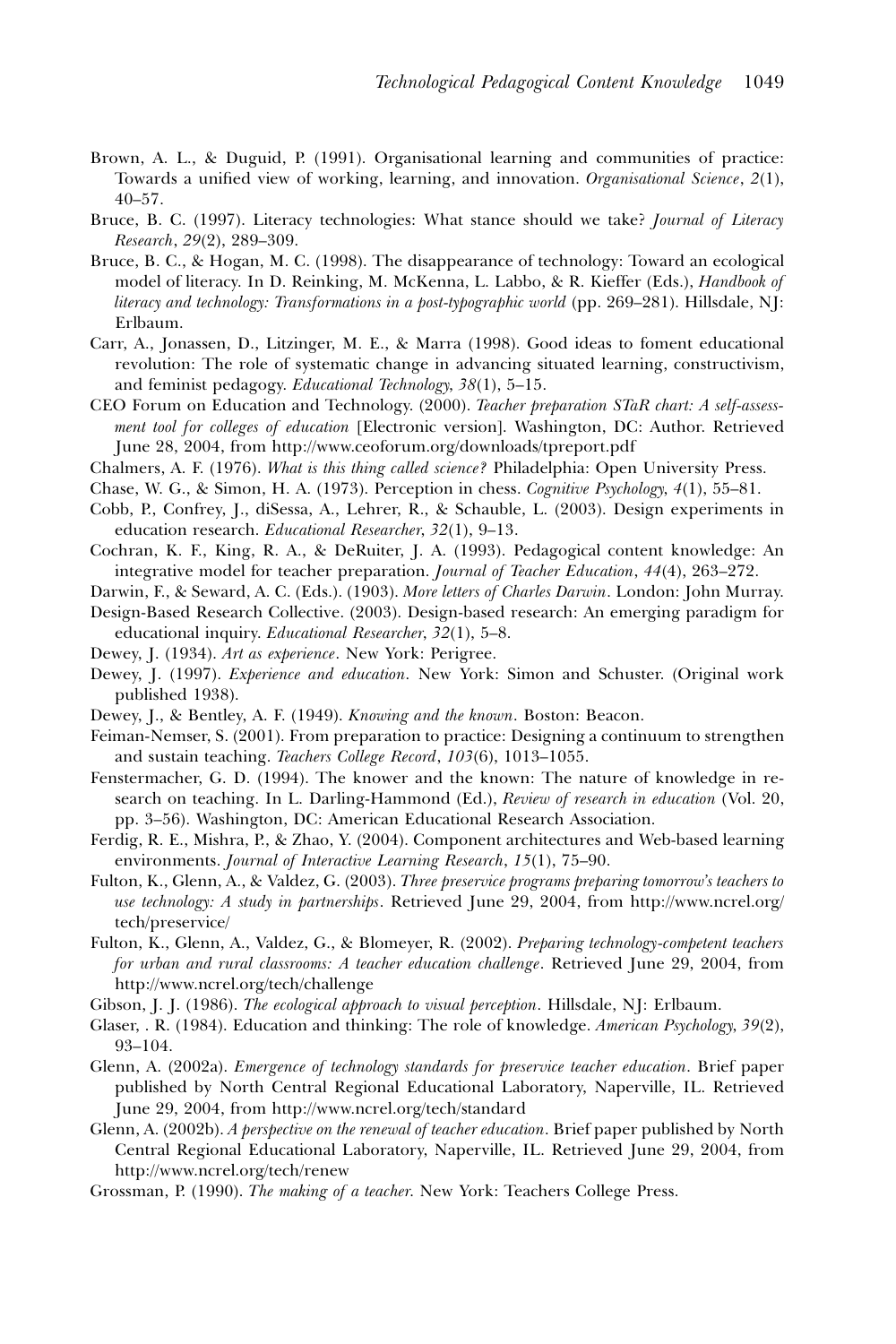- Hacker, D. J., & Niederhauser, D. S. (2000). Promoting deep and durable learning in the online classroom. In R. E. Weiss, D. S. Knowlton, & B. W. Speck (Eds.), Principles of effective teaching in the online classroom (pp. 53–64). San Francisco: Jossey-Bass.
- Handler, M. G., & Strudler, N. (1997). The ISTE foundation standards: Issues of implementation. Journal of Computing in Teacher Education, 13(2), 16–23.
- Harel, I., & Papert, S. (1990). Software design as a learning environment. Interactive Learning Environments, 1(1), 1–32.
- Harel, I., & Papert, S. (1991). Constructionism. Norwood, NJ: Ablex.
- Hayes, J. R., & Flower, L. S. (1980). Identifying the organization of writing processes. In L. Gregg & E. R. Steinberg (Eds.), Cognitive processes in writing (pp. 3-30). Hillsdale, NJ: Erlbaum.
- Hewson, P. W., & Hewson, M. G. A. B. (1988). An appropriate conception of teaching science: A view from studies of science learning. Science Education, 72(5), 597–614.
- Hillocks, G. (1986). The writer's knowledge: Theory, research, and implications for practice. In A. Petrosky & D. Bartholomae (Eds.), The teaching of writing: Eighty-fifth yearbook of the national society for the study of education, Part II (pp. 71–94). Chicago: University of Chicago Press.
- Hirumi, A., & Grau, I. (1996). A review of computer-related state standards, textbooks, and journal articles: Implications for preservice teacher education and professional development. Journal of Computing in Teacher Education, 12(4), 6–17.
- Hughes, J. (2005). The role of teacher knowledge and learning experiences in forming technology-integrated pedagogy. Journal of Technology and Teacher Education, 13(2), 277–302.
- International Society for Technology in Education. (2000). National educational technology standards for students: Connecting curriculum and technology. Eugene, OR: Author.
- Issroff, K., & Scanlon, E. (2002). Educational technology: The influence of theory. Journal of Interactive Media in Education. Retrieved June 29, 2004, from http://www-jime.open.ac.uk/ 2002/6
- Kafai, Y. (1996). Learning design by making games: Children's development of design strategies in the creation of a complex computational artifact. In Y. Kafai & M. Resnick (Eds.), Constructionism in practice: Designing, thinking and learning in a digital world (pp. 71–96). Mahwah, NJ: Erlbaum.
- Keating, T., & Evans, E. (2001, April). Three computers in the back of the classroom: Pre-service teachers' conceptions of technology integration. Paper presented at the annual meeting of the American Educational Research Association, Seattle, WA.
- Kent, T. W., & McNergney, R. F. (1999). Will technology really change education?: From blackboard to Web. Thousand Oaks, CA: Corwin Press.
- Koehler, M. J., & Mishra, P. (2002). Art from randomness. How Inverso uses chance to create haiku [Electronic version]. Interactive Multimedia Electronic Journal of Computer-Enhanced Learning, 4(1). Retrieved June 29, 2004, from http://imej.wfu.edu/articles/2002/1/03/in dex.asp
- Koehler, M. J., & Mishra, P. (2005). Teachers learning technology by design. Journal of Computing in Teacher Education, 21(3), 94–102.
- Koehler, M. J., Mishra, P., Hershey, K., & Peruski, L. (2004). With a little help from your students: A new model for faculty development and online course design. Journal of Technology and Teacher Education, 12(1), 25–55.
- Koehler, M. J., Mishra, P., & Yahya, K. (2004, April). Content, pedagogy, and technology: Testing a model of technology integration. Paper presented at the annual meeting of the American Educational Research Association, April 2004, San Diego, CA.
- Koehler, M. J., Mishra, P., & Yahya, K. (in press). Tracing the development of teacher knowledge in a design seminar: Integrating content, pedagogy, and technology. Computers and Education.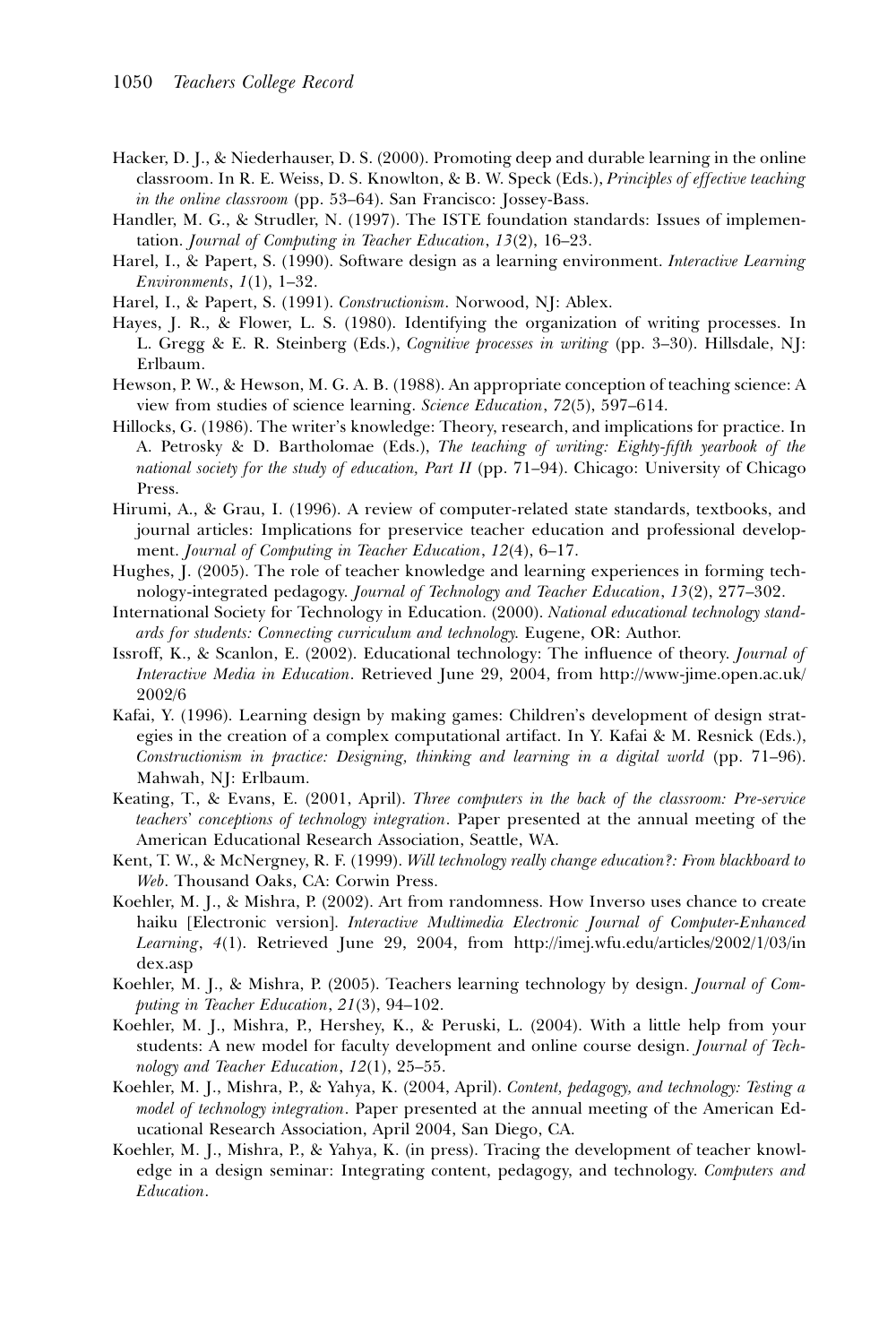- Koehler, M. J., Mishra, P., Yahya, K., & Yadav, A. (2004). Successful teaching with technology: The complex interplay of content, pedagogy, and technology. Proceedings from the Annual Meeting of the Society for Information Technology & Teacher Education, Atlanta, GA. Charlottesville, VA: Association for the Advancement of Computing in Education.
- Kolodner, J. L. (2002). Facilitating the learning by design practices: Lessons learned from an inquiry into science education. Journal of Industrial Teacher Education, Retrieved June 29, 2004, from http://www.cc.gatech.edu/projects/lbd/pdfs/faclbdprac.pdf
- Kuhn, T. (1977). The essential tension. Chicago: University of Chicago Press.
- Lankshear, C. (1997). Changing literacies. Philadelphia: Open University Press.
- Lave, J. (1997). The culture of acquisition and the practice of understanding. In D. Kirshner & J. A. Whitson (Eds.), Situated cognition: Social, semiotic, and psychological perspectives (pp. 63–82). Mahwah, NJ: Erlbaum.
- Leinhardt, G., & Greeno, J. G. (1986). The cognitive skill of teaching. *Journal of Educational* Psychology, 78(2), 75–95.
- Lesgold, A. M., Feltovich, P. J., Glaser, R., & Wang, Y. (1981). The acquisition of perceptual diagnostic skill in radiology (Tech. Rep. No. PDS-1). Pittsburgh: University of Pittsburgh, Learning Research and Development Center.
- Loucks-Horsley, S., Hewson, P., Love, N., & Stiles, K. (1997). Designing professional development for teachers of science and mathematics. Thousand Oaks, CA: Corwin Press.
- Lundeberg, M. A., Bergland, M., Klyczek, K., & Hoffman, D. (2003). Using action research to develop preservice teachers' beliefs, knowledge and confidence about technology [Electronic version]. Journal of Interactive Online Learning, 1(4). Retrieved June 29, 2004, from http://ncolr.uidaho.com/jiol/archives/2003/spring/toc.asp
- Ma, L. (1999). Knowing and teaching elementary mathematics: Teachers understanding of fundamental mathematics in China and the United States. Hillsdale, NJ: Erlbaum.
- Margerum-Leys, J., & Marx, R. (2002). Teacher knowledge of educational technology: A study of student teacher/mentor teacher pairs. Journal of Educational Computing Research, 26(4), 427–462.
- Marks, R. (1990). Pedagogical content knowledge: From a mathematical case to a modified conception. Journal of Teacher Education, 41(3), 3–11.
- Marx, R. W., Blumenfeld, P. C., Krajcik, J. S., & Soloway, E. (1997). Enacting projectbased science: Challenges for practice and policy. Elementary School Journal, 97(4), 341–358.
- Medawar., P. B. (1963). Is the scientific paper a fraud? In P. B. Medawar (Ed.), The Threat and the glory (pp. 228–233). New York: HarperCollins.
- Milken Exchange on Education Technology. (1999). Will new teachers be prepared to teach in a digital age? Retrieved June 28, 2004 from http://www.mff.org/publications/publications. taf?page=154
- Mishra, P. (1998). Learning complex concepts in chemistry with multiple representations: Theory based design and evaluation of a hypertext for the periodic system of elements. Unpublished doctoral dissertation, University of Illinois at Urbana-Champaign.
- Mishra, P. (2005). On becoming a Web site. First Monday, 10(4), http://firstmonday.org/issues/ issue10\_4/mishra/index.html.
- Mishra, P., Hershey, K., & Cavanaugh, S., (in press) Teachers, learning theories and technology. In M. Girod & J. Steed (Eds.), Technology in the college classroom. Stillwater, OK: New Forums Press.
- Mishra, P., & Koehler, M. J. (2003). Not ''what'' but ''how'': Becoming design-wise about educational technology. In Y. Zhao (Ed.), What teachers should know about technology: Perspectives and practices (pp. 99–122). Greenwich, CT: Information Age Publishing.
- Mishra, P., & Koehler, M. J. (in press). Designing learning from day one: A first day activity to foster design thinking about educational technology. Teachers College Record.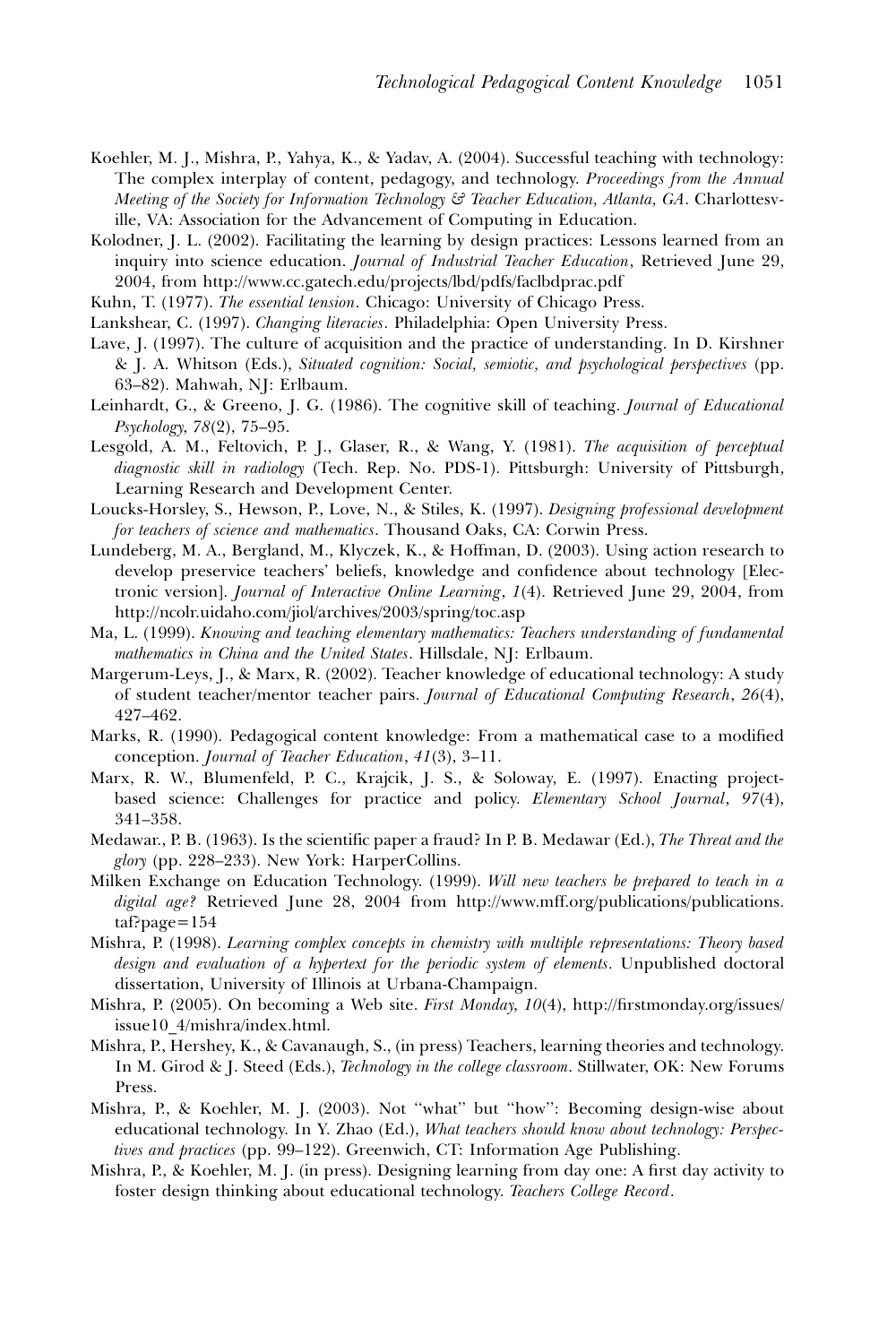- Mishra, P., Koehler, M. J., & Zhao, Y. (Eds.). (in press). Communities of designers: Faculty development and technology integration. Greenwich, CT: Information Age.
- Mishra, P., Zhao, Y., & Tan, S. (1999). Unpacking the black box of design: From concept to software. Journal of Computing in Educational Research, 32(3), 220–238.
- Murray, F. B. (Ed.). (1996). The teacher educator's handbook: Building a knowledge base for the preparation of teachers. San Francisco: Jossey-Bass.
- National Council for Accreditation of Teacher Education. (1997). Technology and the new professional teacher: Preparing for the 21st century classroom [Electronic version]. Washington DC: Author. Retrieved June 28, 2004, from http://www.ncate.org/projects/tech/TECH.HTM
- National Council for Accreditation of Teacher Education. (2001). Professional standards for the accreditation of schools, colleges, and departments of education ([Electronic version]. Washington, DC: Author. Retrieved June 27, 2004, from http://www.ncate.org/2000/2000stds.pdf
- National Science Teachers Association. (1999). NSTA standards for science teacher preparation [Electronic version]. Arlington, VA: Author. Retrieved June 28, 2004, from http:// www.iuk.edu/faculty/sgilbert/nsta98.htm
- Neiss, M. L. (2005). Preparing teachers to teach science and mathematics with technology: Developing a technology pedagogical content knowledge. Teaching and Teacher Education, 21(5), 509–523.
- Niederhauser, D. S., Salem, D. J., & Fields, M. (1999). Exploring teaching, learning, and instructional reform in an introductory technology course. Journal of Technology and Teacher Education, 7(2), 153–172.
- Niederhauser, D. S., & Stoddart, T. (2001). Teachers' instructional perspectives and use of educational software. Teaching and Teacher Education, 17(1), 15–31.
- Papert, S. (1991). Situating constructionism. In S. Papert & I. Harel (Eds.), Constructionism (pp. 1–11). Norwood, NJ: Ablex.
- Pea, R. D. (1993). Practices of distributed intelligence and designs for education. In G. Salomon (Ed.), Distributed cognitions (pp. 47–87). New York: Cambridge University Press.
- Perkins, D. N. (1986). Knowledge as design. Hillsdale, NJ: Erlbaum.
- Peruski, L., & Mishra, P. (2004). Webs of activity in online course design and teaching. ALT-J, Research in Learning Technology, 12(1), 37–49.
- Pople, H. E. (1982). Heuristic methods for imposing structure on ill-structured problems: The structuring of medical diagnostics. In P. Szolovits (Ed.), Artificial intelligence in medicine (pp. 119–189). Boulder, CO: Westview Press.
- Putnam, R. T., & Borko, H. (2000). What do new views of knowledge and thinking have to say about research on teacher learning? Educational Researcher, 29(1), 4-15.
- Roschelle, J., & Clancey, W. J. (1992). Learning as social and neural. Educational Psychologist, 27(4), 435–453.
- Rosenblatt, L. M. (1978). The reader, the text, the poem: The transactional theory of literary work. Carbondale: Southern Illinois University Press.
- Roth, W.-M. (1995). Authentic school science. Dordrecht, The Netherlands: Kluwer.
- Roup, R., Gal, S., Drayton, B., & Pfister, M. (Eds.). (1993). LabNet: Toward a community of practice. Mahwah, NJ: Erlbaum.
- Schon, D. (1983). The reflective practitioner. London: Temple Smith.
- Schon, D. (1987). Educating the reflective practitioner. San Francisco: Jossey-Bass.
- Schon, D. (1996). Reflective conversation with materials. In T. Winograd, J. Bennett, L. De oung, & B. Hartfield (Eds.), Bringing design to software (pp. 171–184). New York: Addison-Wesley.
- Segall, A. (2004). Revisiting pedagogical content knowledge: The pedagogy of content/the content of pedagogy. Teaching and Teacher Education, 20(5), 489–504.
- Selfe, C. (1990). Technology in the English classroom: Computers through the lens of feminist pedagogy. In C. Handa (Ed.), Computers and community: Teaching composition in the twenty-first century (pp. 118–139). Portsmouth, NH: Boynton/Cook.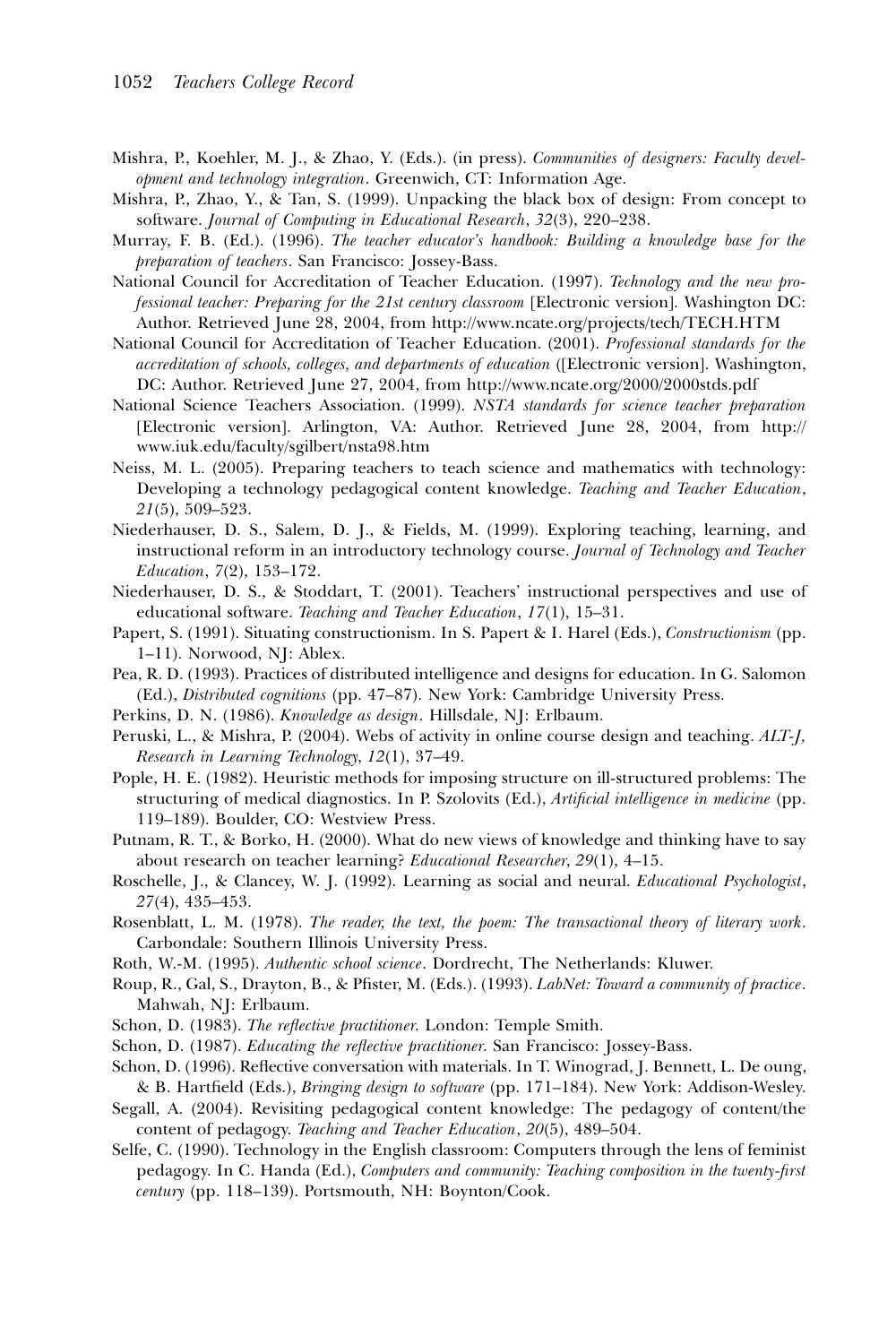- Shulman, L. S. (1986). Those who understand: Knowledge growth in teaching. Educational Researcher, 15(2), 4–14.
- Shulman, L. S. (1987). Knowledge and teaching: Foundations of the new reform. Harvard Educational Review, 57(1), 1–22.
- Simon, H. A. (1969). The sciences of the artificial. Cambridge, MA: The MIT Press.
- Spiro, R. J., Coulson, R. L., Feltovich, P. J., & Anderson, D. K. (1988). Cognitive flexibility theory: Advanced knowledge acquisition in ill-structured domains. In V. Patel (Ed.), Tenth annual conference of the cognitive science society (pp. 375–383). Hillsdale, NJ: Erlbaum.
- Spiro, R. J., Feltovich, P. J., Jacobson, M. J., & Coulson, R. L. (1991). Cognitive flexibility, constructivism, and hypertext: Random access instruction for advanced knowledge acquisition in ill-structured domains. Educational Technology, 31(1), 24–33.
- Strudler, N., & Wetzel, K. (1999). Lessons from exemplary colleges of education: Factors affecting technology integration in preservice programs. Educational Technology Research and Development, 47(4), 63–81.
- U.S. Congress, Office of Technology Assessment. (1995). Teachers and technology: Making the connection. Washington, DC: Author.
- U.S. Department of Education, National Center for Education Statistics. (1999). Teacher quality: A report on the preparation and qualifications of public school teachers [Electronic version]. Washington, DC: Author. Retrieved June 28, 2004, from http://nces.ed.gov/pubsearch/pubsinfo.asp?pubid=1999080
- U.S. Department of Education, National Center for Education Statistics. (2000). Teachers' tools for the 21st century: A report on teachers' use of technology [Electronic version]. Washington, DC: Author. Retrieved September 6, 2004, from http://nces.ed.gov/pubsearch/pubsinfo.asp? pubid=2000102
- U.S. Department of Education, National Center for Education Statistics. (2003). Weaving a secure web around education: A guide to technology standards and security [Electronic version]. Washington, DC: Author. Retrieved June 28, 2004, from http://nces.ed.gov/pubs2003/ 2003381.pdf
- van Driel, J. H., Verloop, N., & DeVos, W. (1998). Developing science teachers' pedagogical content knowledge. Journal of Research in Science Teaching, 35(6), 673–695.
- Veal, W. R., & MaKinster, J. G. (1999). Pedagogical content knowledge taxonomies [Electronic version]. Electronic Journal of Science Education, 3(4). Retrieved June 28, 2004 from http:// unr.edu/homepage/crowther/ejse/ejsev3n4.html.
- Vyas, S., & Mishra, P. (2002). The re-design of an after-school reading club. In R. Garner, M. Gillingham, & Y. Zhao (Eds.), Hanging out: After-school community based programs for children (pp. 75–93). Westport, CT: Greenwood.
- Wallace, R. M. (2004). A framework for understanding teaching with the Internet. American Educational Research Journal, 41(2), 447–488.
- Wasley, P., Hampel, R., & Clark, R. (1997). Kids and school reform. San Francisco: Jossey-Bass.
- Whitehead, A. N. (1953). The aims of education. New York: New American Library of World Literature.
- Wiebe, J. H., & Taylor, H. G. (1997). What should teachers know about technology? A revised look at the ISTE foundations. Journal of Computing in Teacher Education, 13(3), 5–9.
- Wilkins, D. E. (1980). Using patterns and plans in chess. Artificial Intelligence, 14(2), 165–203.
- Wilson, S., Shulman, L., & Richert, A. (1987). 150 different ways of knowing: Representations of knowledge in teaching. In J. Calderhead (Ed.), Exploring teachers' thinking (pp. 104–123). London: Cassell.
- Wise, A. E. (2001). Performance-based accreditation: Reform in action. Retrieved June 24, 2004, from http://www.ncate.org/newsbrfs/reforminaction.htm